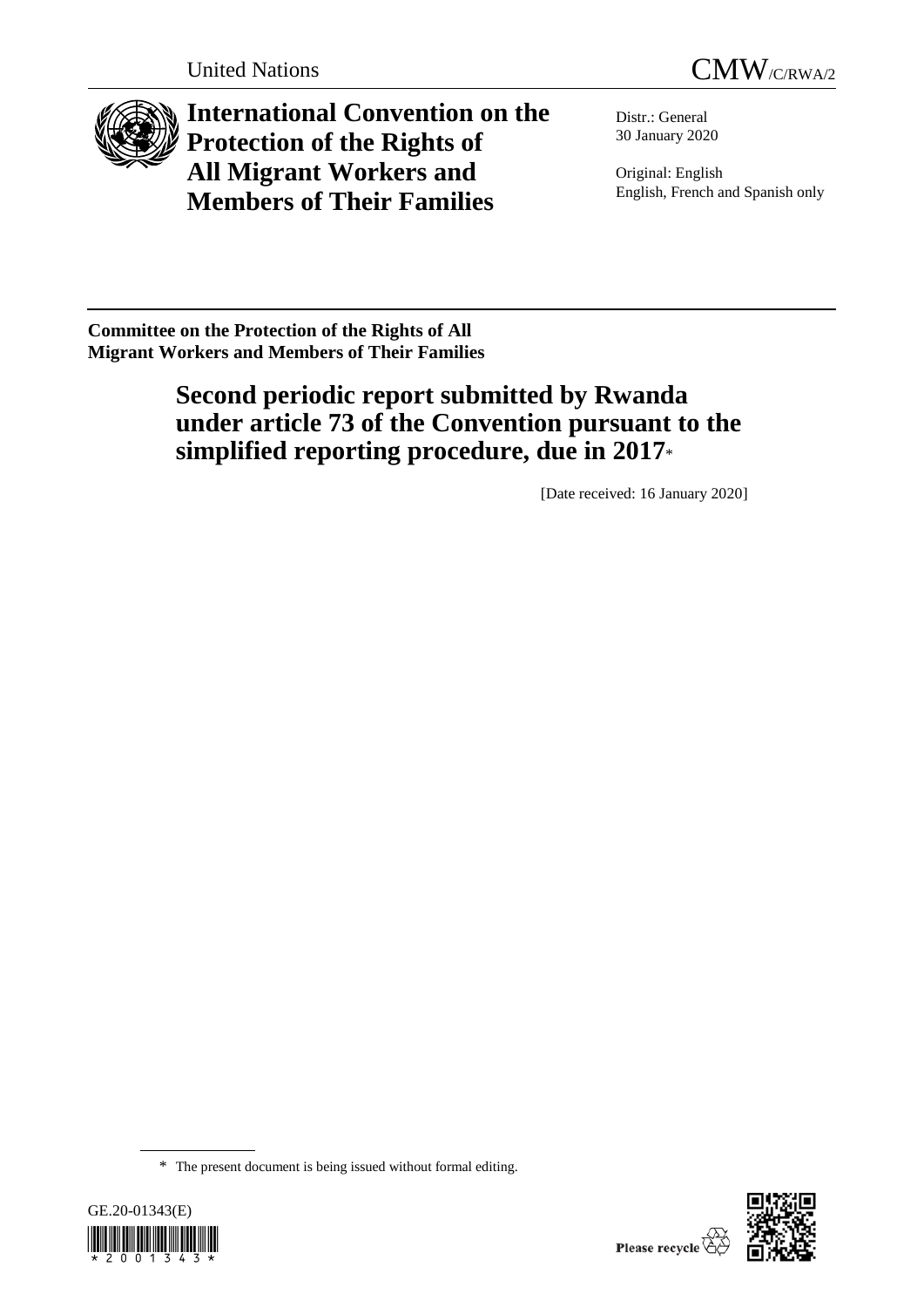# **Acronyms**

| AU              | African Union                                                                                                        |
|-----------------|----------------------------------------------------------------------------------------------------------------------|
| <b>CEPGL</b>    | Communauté Économique des Pays des Grands Lacs<br>(Economic Community of the Great Lakes Countries)                  |
| <b>COMESA</b>   | Common Market for Eastern and Southern Africa                                                                        |
| <b>COSYLI</b>   | Confederation of Free Trade Unions of Rwanda                                                                         |
| <b>CRADAT</b>   | Centre Régional Africain d'Administration du Travail<br>(African Regional Centre for Labour Administration)          |
| <b>CSO</b>      | Civil Society Organisation                                                                                           |
| <b>DGIE</b>     | Directorate General of Immigration & Emigration                                                                      |
| EAC             | East African Community                                                                                               |
| <b>GBV</b>      | <b>Gender Based Violence</b>                                                                                         |
| <b>ICMPD</b>    | <b>International Centre for Migration Policy Development</b>                                                         |
| <b>ICMW</b>     | International Convention on the Protection of the Rights of All Migrant<br>Workers and Members of Their Families     |
| ILO.            | International Labour Organization                                                                                    |
| <b>IOM</b>      | International Organization for Migration                                                                             |
| <b>MAJ</b>      | Maison d'Accès à la Justice<br>(Access to Justice Bureaus)                                                           |
| <b>MIEUX</b>    | Migration EU eXpertise                                                                                               |
| <b>MIFOTRA</b>  | Ministry of Public Service and Labour                                                                                |
| <b>MIGEPROF</b> | Ministry of Gender and Family Promotion                                                                              |
| <b>MINALOC</b>  | Ministry of Local Government                                                                                         |
| <b>MINEMA</b>   | Ministry of Emergency Management                                                                                     |
| <b>MINIJUST</b> | Ministry of Justice                                                                                                  |
| <b>NCHR</b>     | National Commission for Human Rights                                                                                 |
| <b>NGOs</b>     | Non-Governmental Organisations                                                                                       |
| <b>NMP</b>      | National Migration Policy                                                                                            |
| <b>NPM</b>      | <b>National Preventive Mechanism</b>                                                                                 |
| <b>NPPA</b>     | National Public Prosecution Authority                                                                                |
| <b>OPCAT</b>    | Optional Protocol to the Convention against Torture and other Cruel,<br>Inhuman or Degrading Treatment or Punishment |
| <b>PSF</b>      | <b>Private Sector Federation</b>                                                                                     |
| <b>RDB</b>      | Rwanda Development Board                                                                                             |
| <b>RIB</b>      | Rwanda Investigation Bureau                                                                                          |
| <b>RLRC</b>     | Rwanda Law Reform Commission                                                                                         |
| <b>RNP</b>      | <b>Rwanda National Police</b>                                                                                        |
| <b>RSSB</b>     | Rwanda Social Security Board                                                                                         |
| <b>TIP</b>      | Trafficking in Persons                                                                                               |
| <b>UNODC</b>    | United Nations Office on Drugs and Crime                                                                             |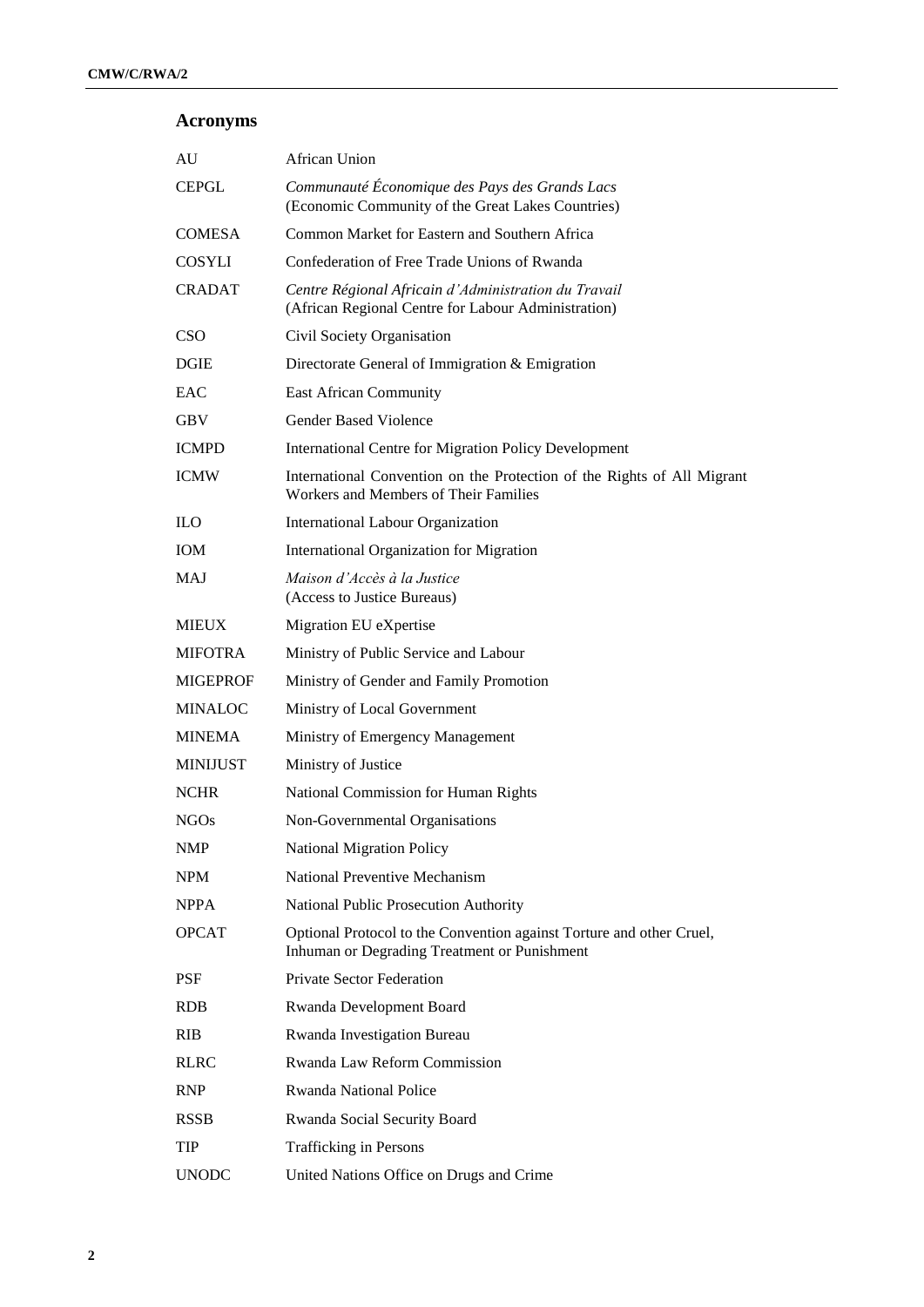# **I. Introduction**

1. The Government of Rwanda continues to ensure that all human beings enjoy the fundamental human rights secured by the Constitution and other national and applicable international human rights laws, including the ICMW to which Rwanda is a State party since 2008.

2. In April 2018, the Committee sent a list of issues prior to submission of the second periodic report of Rwanda. The responses to the list of issues constitute Rwanda's second periodic report under the ICMW.

3. The present report covers the period from October 2012 to May 2018 pursuant to article 73 of the ICMW. The common core document which also forms part of the report, was submitted by the Government of Rwanda in 2015 and should be consulted in conjunction with this report. The report highlights the developments that have taken place in the application of the ICMW in Rwanda since the previous report submission in 2011 and it addresses the list of issues raised by the Committee on the Protection of the Rights of all Migrant Workers and Members of their Families (the Committee) after considering Rwanda's initial report.

# **II. Responses to the list of issues prior to reporting (CMW/C/RWA/QPR/2)**

#### **Reply to paragraph 1 of the list of issues**

4. The supremacy of the Constitution and organic laws over international treaty as stipulated in article 95 of the Constitution of Rwanda of 2013 revised in 2015 has not changed anything in particular regarding the provisions of the Convention.

5. The Constitution in its article 170 removes the possibility to have conflict between international treaties and agreements and national legislation. The provision makes it clear that where an international treaty or agreement contains provisions which are conflicting with the Constitution or an organic law, the power to ratify or approve that treaty or agreement cannot be exercised until the Constitution or the organic law is amended. So far, there has not been conflict regarding the ICMW.

#### **Reply to paragraph 2 of the list of issues**

6. Various trainings were conducted during the reporting period by the Ministry of Justice and the Judiciary on the provisions of various human rights instruments and their applicability in domestic courts.

7. Regular trainings are also conducted by relevant stakeholders on a regular basis (MIFOTRA, DGIE, RNP…).

8. Every year, at least two labour inspectors attend a training at the African Regional Centre for Labour Administration (CRADAT) in Cameroun on different labour aspects which includes also labour migration. Since 2012 up to 2018, nine (9) Labour Inspectors had been sent to Cameroun to up skill their knowledge.

9. The IOM has been conducting trainings on labour migration for different Stakeholders in the region and the recent one was done in July 2019 in Rwanda where agents from MIFOTRA who mostly deal with migrant workers were trained on the protection of migrant workers. In addition, IOM regularly conducts trainings designed for police officers, immigration officials, labour inspectors and other agents who deal with migrant workers. They are trained relevant areas such as labour migration policies, assistance of migrant workers and human trafficking among others.

10. Awareness campaigns were organized by the immigration office with MIFOTRA to sensitize and protect migrant workers from potential human traffickers.

11. Within the framework of dissemination, workshops and awareness campaigns are regularly organized by public institutions in partnership with the civil society to sensitize safe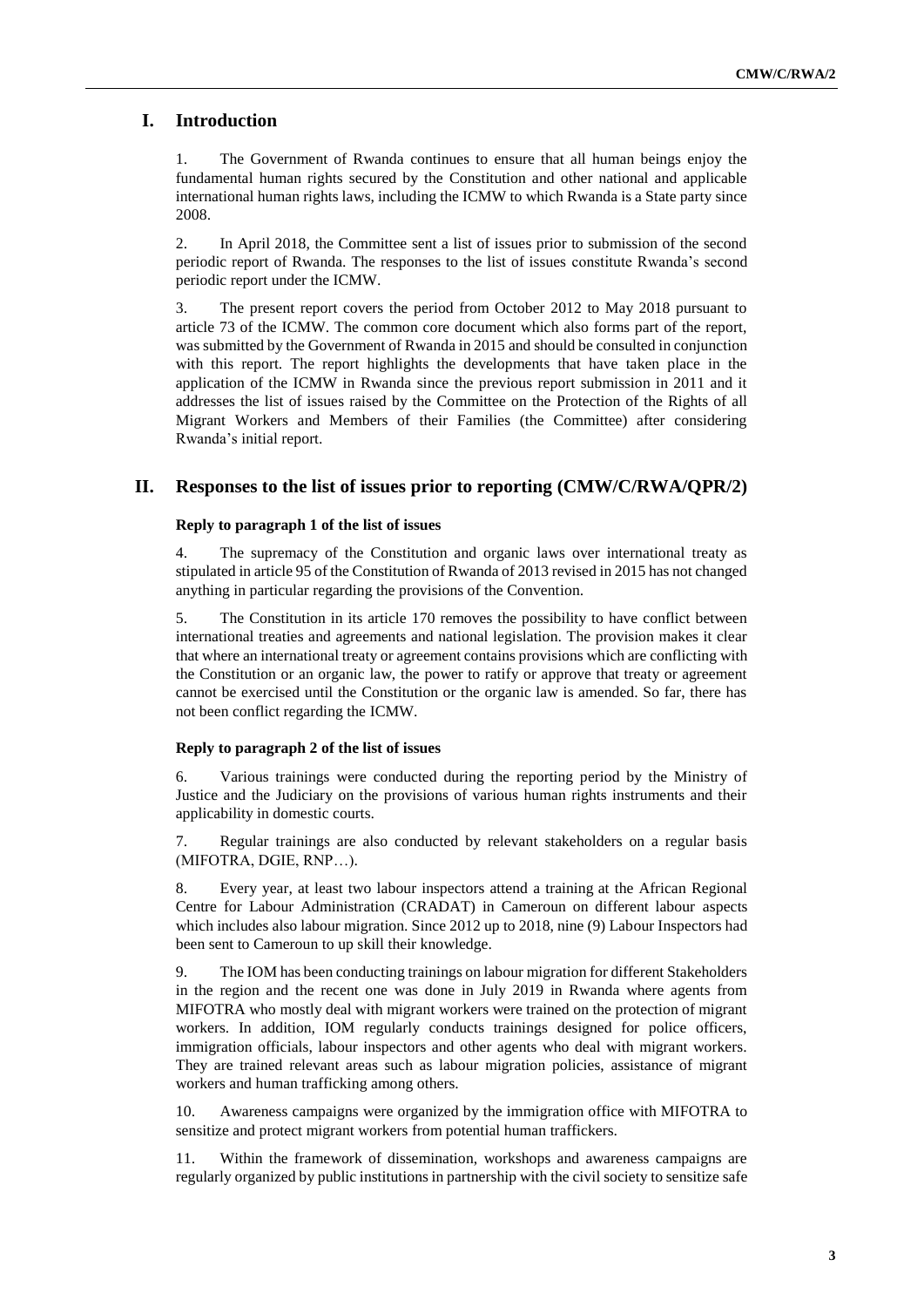migration and to protect potential migrant workers from falling into the hands of human traffickers.

# **Reply to paragraph 3 of the list of issues**

12. Regarding the composition of the NCHR it is worth mentioning that the Commission has seven Commissioners including the Chairperson and the Vice Chairperson working on full time. $<sup>1</sup>$ </sup>

13. According to article 18 of Law n°19/2013 of 25/03/2013 governing the National Commission for Human Rights (NCHR), Commissioners come from non-governmental organizations for the promotion and protection of human rights; public and private universities and institutions of higher learning; civil society; public institutions; and private sector.

14. Serving Commissioners were selected from public institutions, civil society and the private sector. Four out of seven Commissioners are female.

15. Further, the above mentioned law in its article 20 empowers a Presidential order to determine the establishment, responsibilities, organizations and functioning of the Committee in charge of selecting Candidate Commissioners. The Committee was established by Presidential Order n°72/01 OF 12/03/2014. The Committee is independent and in discharging its duties, the Committee is required to comply with the principles of transparency and objectivity.

16. According to article 4 of the Presidential order, the Selection Committee comprises of five members, nominated after broad consultations with their respective institutions including non-governmental organizations for the promotion and protection of human rights; Public Service Commission; Civil Society; and other relevant experts with expertise and skills in human rights issues. Members of the Selection Committee are appointed for a 5 years term renewable once.

17. With regard to selection and appointment of Commissioners, the procedure is set out in article 6 and 7 of Law n° 61/2018 of 24/08/2018 modifying Law nº 19/2013 of 25/03/2013 determining missions, organization and functioning of the National Commission for Human Rights. In selecting candidates, the Committee is required to comply with the principles of transparency and independence; and widely announce vacancies for Commissioners. The law further provides that after selecting the candidates, the Committee submits to the Government a list of selected candidates, and the President of the Republic appoints the Chairperson and the Vice Chairperson if those posts are vacant. Commissioners are approved by the Senate.

18. The appointment complies with the provisions of article 86 and 112 of the Constitution of the Republic of Rwanda of 2003 revised in 2015 (the Constitution). Article 86 of the Constitution gives power to the Senate, to approve the appointment of the Chairpersons, Vice Chairpersons and other Commissioners of National Commissions including the NCHR. Further, article 112 provides that the President of the Republic enacts Presidential Orders by virtue of the powers vested in him or her by this Constitution and other laws regarding the appointment of the Chairpersons, Vice Chairpersons and other Commissioners of National Commissions.

19. Regarding the independence and functioning of the NCHR, the Constitution through article 42, guarantees the independence of the NCHR.

20. Article 3 of Law n° 19/2013 of 25/3/2013 determining missions, organisation and functioning of the National Commission for Human Rights also designates the NCHR as "independent and permanent" and stresses that in fulfilling its mission, the Commission shall not be subject to any instructions from any other organ. In this regard, Commissioners are selected and appointed on an individual basis and they do not represent their institutions of origin.

<sup>&</sup>lt;sup>1</sup> Article 17 of the law n°19/2013 of 25/03/2013 determining missions, organization and functioning of the National Commission for Human Rights.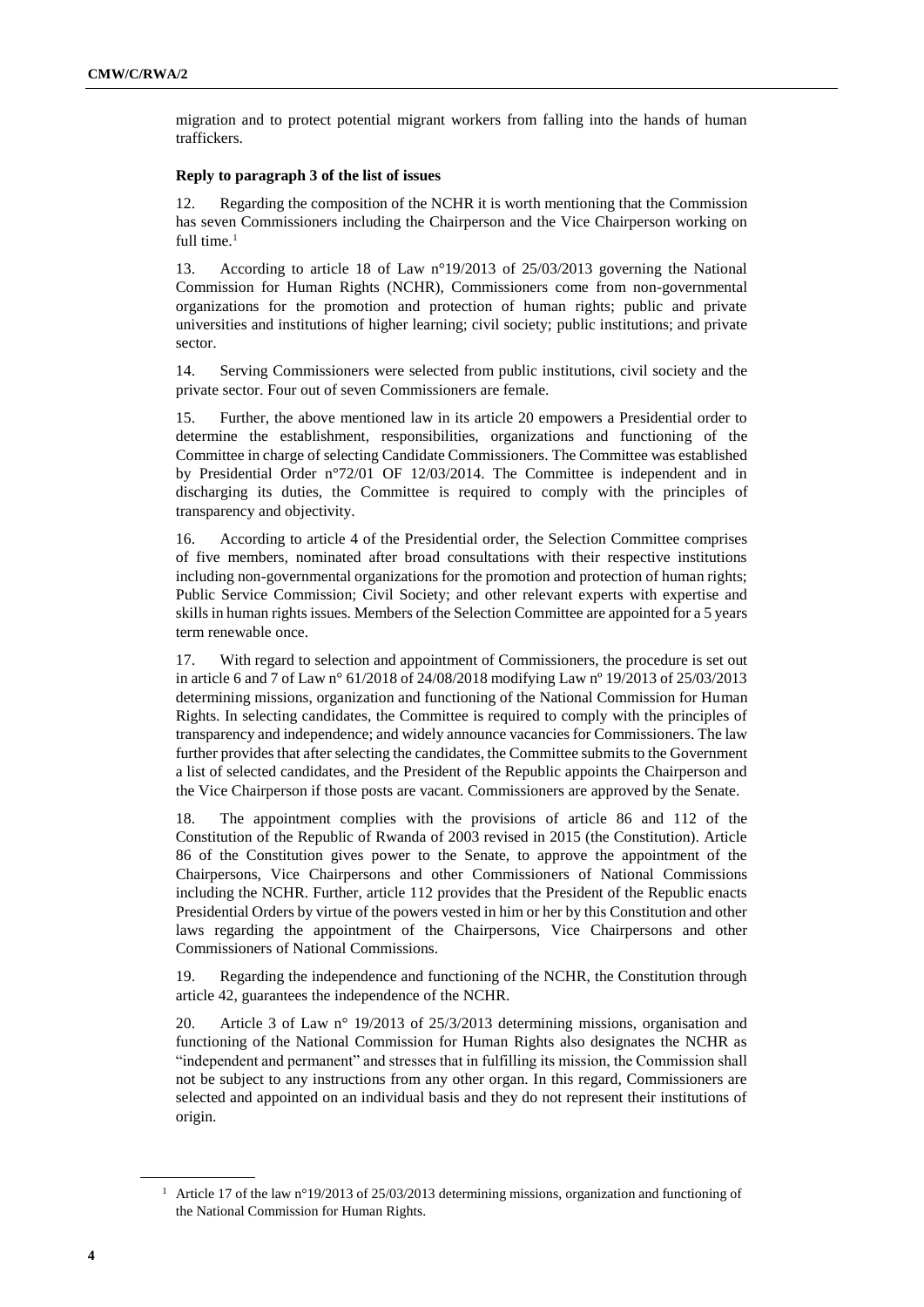21. The law also gives the NCHR legal personality, administrative and financial autonomy. The provisions of the law are reflected in practice as nothing hinders or interferes with either its financial or administrative autonomy. In terms of financial autonomy, the Commission manages its budget whatever its sources.<sup>2</sup> Further, the Commission has the autonomy in recruiting its staff and recruitment is made on a competitive basis.

## **Reply to paragraph 4 of the list of issues**

22. Access to justice is guaranteed to all people in Rwanda according to the Constitution. The Constitution of Rwanda of 2003 revised in 2015 under its article 15, recognizes everyone's rights to equality before the law. It states that 'all persons are equal before the law and that they are entitled to equal protection of the law'. 3 In addition, the Constitution prohibits all forms of discrimination<sup>4</sup>. Particularly, the Constitution guarantees everyone's right to due process of law. <sup>5</sup> There is no distinction made between national and non-nationals. Migrant workers and members of their families, including those in irregular situation, have the right to lodge complaints about violations of their rights under the Convention and to access effective remedies. They have access to available administrative and judicial avenues.

23. In April 2018, Rwanda adopted a Law n° 22/2018 of 29/04/2018 relating to the civil, commercial, labor and administrative procedure. This law repealed the Law n° 21/2012 of 14 June 2012 establishing the Code of Civil, Commercial, Social and Administrative Procedure. The provision on furnishing security by foreigners which was provided for in article 87 of the 2012 law was maintained in the 2018 law under article 91. The rationale of this security deposit is to provide a guarantee of good administration of justice aiming to equally protect parties in a suit. Nonetheless, this security is not required from foreign national of EAC or those who file a claim with respect to property they have been deprived of, and after providing sufficient evidence thereof. It is also worth mentioning that this sum of money only applies to civil matters as no security is required in criminal matters.

24. Law n° 22/2018 of 29/04/2018 makes it clear that the objection to furnish security is not automatically granted. The foreigner who is the claimant has the right to challenge the request. The procedure is set in its article 92. According to this article, a party seeking to raise an objection relating to the furnishing of security by foreigners does it in his/her defense submissions. The court registrar presiding over the pretrial conference asks parties to provide observations on the objection and decides thereon. A party dissatisfied with the decision of the court registrar may appeal to the president of the court.

#### **Reply to paragraph 5 (a) of the list of issues**

25. The same way as nationals, migrant workers and members of their families including those who are non-documented or in an irregular situation have access to all available local judicial and administrative avenues to have their complaints heard where there are allegations of violations of rights.

26. RIB is the organ in charge of receiving and investigating all reported cases without exception based on whether the alleged victim is a national or a foreigner. The NPPA has the power to investigate offences under prosecution process and lead investigations carried out by criminal investigators.

27. Migrant workers and members of their families including those who are nondocumented or in an irregular situation have rights to request enforcement of their rights through courts of law. Article 29 of the Constitution recognizes the right of everyone to due process of law. The Constitution does not make any exceptions based on the nationality or any other status.

28. The NCHR also has the power to receive and investigate complaints from any person whose rights have allegedly been violated. Particularly, in cases of allegation of torture, since August 2018, the powers of the NCHR were expended to allow the Commission to work as

<sup>&</sup>lt;sup>2</sup> Internal regulations of the commission, article 5(2).

<sup>3</sup> Article 15 of the Constitution of the Republic of Rwanda of 04/06/2003 as revised in 2015.

<sup>4</sup> Article 16 of the Constitution of the Republic of Rwanda of 04/06/2003 as revised in 2015.

<sup>5</sup> Article 29 of the Constitution of the Republic of Rwanda of 04/06/2003 as revised in 2015.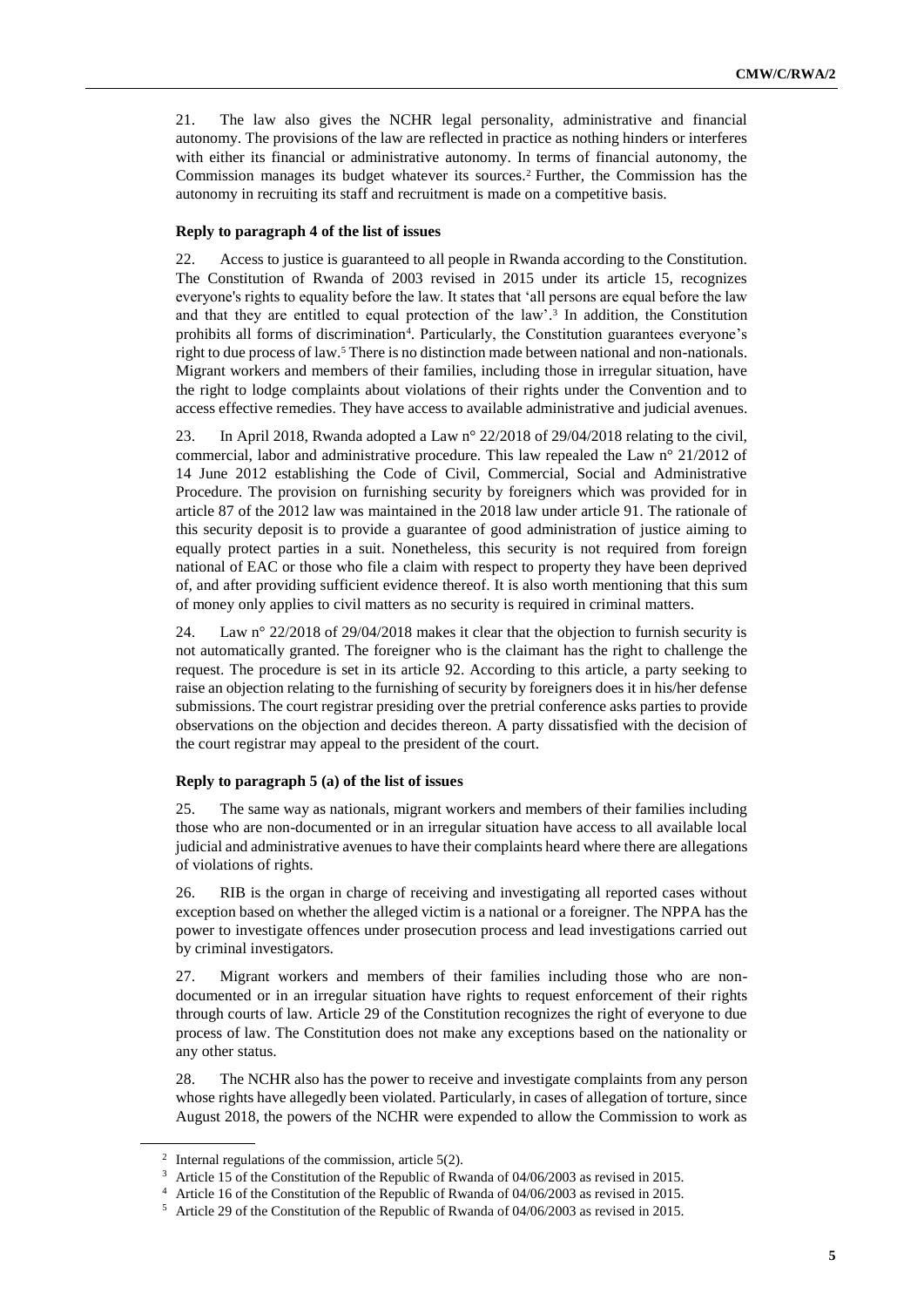the National Preventive Mechanism provided under the OPCAT. With these new responsibilities, the NCHR will play vital role in the prevention of torture.

29. The courts can also hear cases where migrant workers are seeking to enforce their rights.

30. Besides, the above mentioned institutions, the DGIE and MIFOTRA through its labour inspection services deal with complaints of migrants workers in more specific ways. The details on the role these two institutions are provided in the preceding section of this report.

#### **Reply to paragraph 5 (b), (c) and (d) of the list of issues**

31. So far, the Rwandan judiciary has not registered any cases or complaints stemming from migrant workers.

### **Reply to paragraph 5 (e) of the list of issues**

32. Each establishment with at least 10 employees has workers' representatives whose responsibilities include advising their colleagues including migrant workers on their rights and mediate them with the employer in the case of labour disputes which are submitted to labour inspections and court if they are not settled.

33. All workers, including migrant workers have the right to join trade unions of their own choice whose core mandate includes promotion of workers' rights.

#### **Reply to paragraph 6 of the list of issues**

34. The Government of Rwanda has put in place different laws that guarantee the equality of all without discrimination of any kind. The preamble of the Constitution of Rwanda of 2003 revised in 2015, for instance, states the commitments of Rwandans to preventing and punishing, among other things 'divisionism and discrimination based on ethnicity, region or any other ground.'<sup>6</sup> The crime of discrimination is also punishable under article 163 of Law n° 30/08/2018 determining offences and penalties in general. Discrimination related to race, ethnicity, origin, clan, family connection, colour of skin, sex, region, nationality, religion, political ideology, economic classes, culture, language, social status, physical or mental disability of physical appearance are all prohibited and punishable.<sup>7</sup>

35. Article 9 of Law n° 66/2018 of 30/08/2018 governing labour in Rwanda prohibits discrimination at workplace. It provides that an employer must give employees equal opportunities at the workplace. An employer is prohibited from discriminating employees on basis of ethnic origin, family or ancestry, clan, skin colour or race, sex, region, economic categories, religion or faith, opinion, fortune, cultural difference, language, physical or mental disability or any other form of discrimination.

36. As preventive measures, labour inspectors conduct inspections each year to ensure compliance with labour laws.

#### **Reply to paragraph 7 of the list of issues**

37. With regards to the protection benefited by migrant workers in an irregular situation, the Committee is referred to the information provided above under recommendation six (6).

38. Strong political commitment in Rwanda has resulted in significant positive strides in the promotion of gender equality and women's empowerment. Conducive policy and legal frameworks for mainstreaming gender in socio-economic sectors are in place at all levels (inclusive of a National Gender Policy, gender sensitive laws, etc.) These frameworks apply equally to migrant women.

39. Various initiatives also promote the empowerment of women in Rwanda. There is a Chamber of Women Entrepreneurs within the PSF which is the umbrella organization for all

<sup>6</sup> Preamble of the Constitution of the Republic of Rwanda of 2003 revised in 2015.

<sup>7</sup> Article 164 of Law n° 68/2018 of 30/08/2018 determining offences and penalties in general.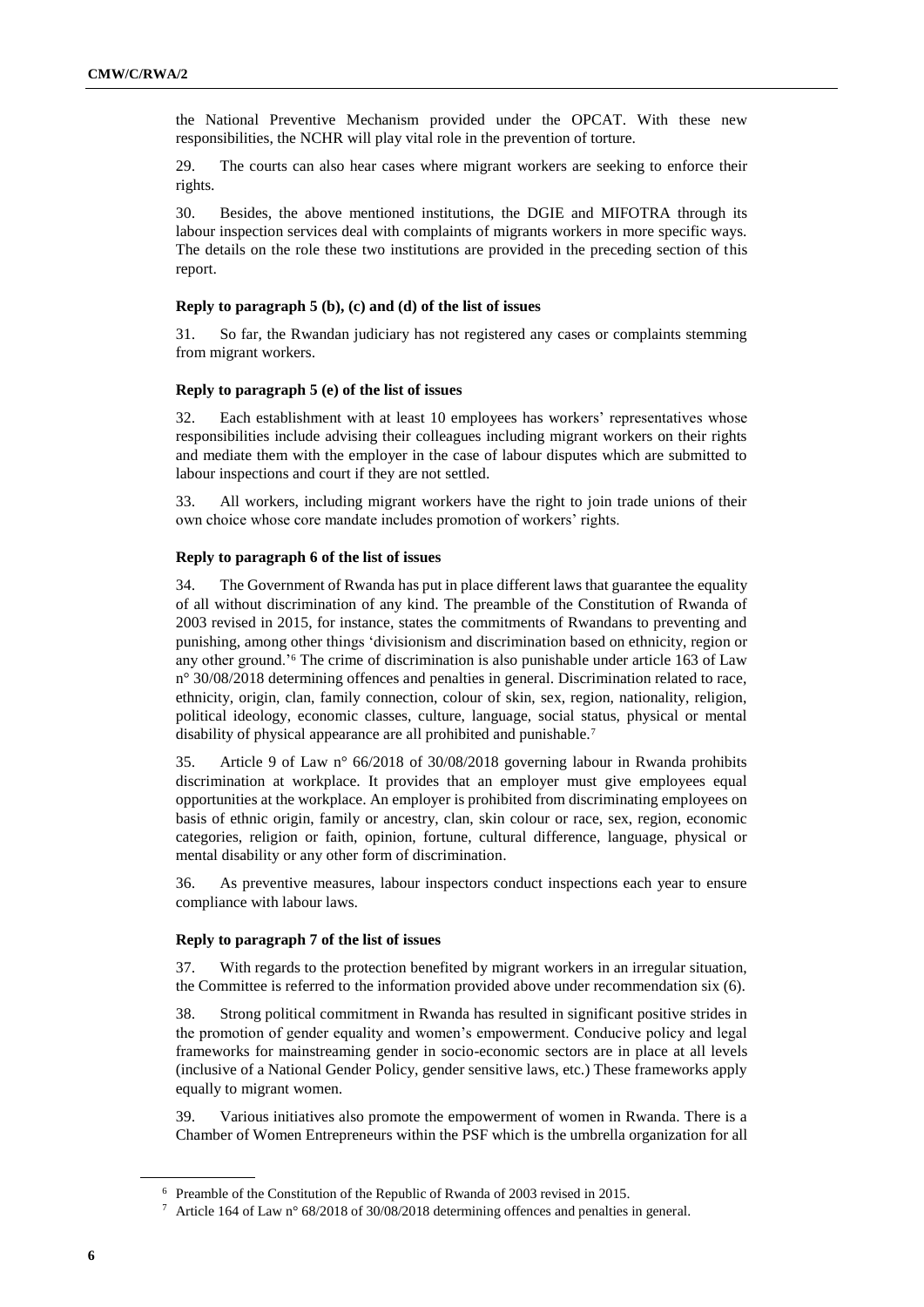women entrepreneurs in Rwanda. It has the mandate to empower women in business through capacity building, advocacy, networking, support services, social corporate responsibility and forging partnerships with key stakeholders and inspiring girls and young women entrepreneurs.

40. This Chamber was established to foster women's economic empowerment and to do advocacy work for women entrepreneurs, business women and women professionals to promote their interests at the regional and international levels. It enhances women's self-help initiatives and increases their business potential, especially in micro- and small enterprises.

41. The Chamber addresses gender disparities by enhancing and empowering the economic status of women entrepreneurs through resource mobilization, entrepreneurship skills development, training and advocacy, access to information, institutional development, access to finance, networking and monitoring training impact on performance. The work of the Chamber benefits all women enterpreneurs without discrimination on whether the beneficiary is Rwandan or a foreigner.

42. Aside from this, all other government initiatives aimed at empowering all women in Rwanda apply equally to migrant workers. These include but are not limited to gender monitoring, financial support, cooperatives aimed at removing women in informal to formal sector, etc. More particularly all programs against GBV and safe shelters are not discriminatory to migrant workers. These also include facilities such as Isange One Stop Centre which facilitate and empower mothers and other migrant women.

#### **Reply to paragraph 8 (a) of the list of issues**

43. Rwanda has strong institutional, legal and policy framework to protect every person on its territory from cruel, inhuman or degrading treatment or punishment. Addition, to the existing mechanisms on these acts, in 2018, the law regulating the NCHR was revised to ensure that the Commission also serves as a National Preventive Mechanism provided under the OPCAT.

44. Law n° 57/2018 of 13/8/2018 on immigration and emigration in Rwanda in its article 14 provides for exemptions. among others, the DGIE has discretion to exempt from entry and residence formalities to persons or group of persons in consultation with relevant authorities, to exonerate or reduce administrative fines imposed on foreigners in Rwanda on an exceptional basis if there is evidence that they cannot afford to pay them.

#### **Reply to paragraph 8 (b) of the list of issues**

45. The NCHR has the responsibilities among others to receive, examine and investigate complaints relating to human rights violations.<sup>8</sup> While conducting talk in private at any time with persons deprived of their liberty, the NCHR gets information and thus receives complaints relating to detention, well-being and other rights of persons deprived of their liberty. During this private talk, victims are free to file complaints without fear of being prosecuted. This private talk encourages victims to fully understand their rights and thus file complaints.

46. In 2017, Rwanda revised the law on the protection of whistle-blowers<sup>9</sup> to effectively safeguard them from retaliation for having reported offences, or illegal acts or behaviours. This legal framework safeguards whistle-blowers from retaliatory acts such as dismissal, suspension, denial of promotion, demotion, redundance, discrimination, any form of victimisation, administrative sanctions, threats and harassment by the employer or a colleague of the employee. This legal protection encourages victims to file complaints.

47. Lastly, various toll free numbers are available to report crimes (112 for emergencies, 3511 for abuse by a police officer, 3512 for GBV, etc).

<sup>&</sup>lt;sup>8</sup> Law  $n^{\circ}$  61/2018 of 24/08/2018 modifying Law No 19/2013 of 25/03/2013 determining missions. organisation and functioning of the National Commission for Human Rights.

<sup>9</sup> Law n° 44bis/2017 of 06/09/2017 relating to the protection of whistle-blowers.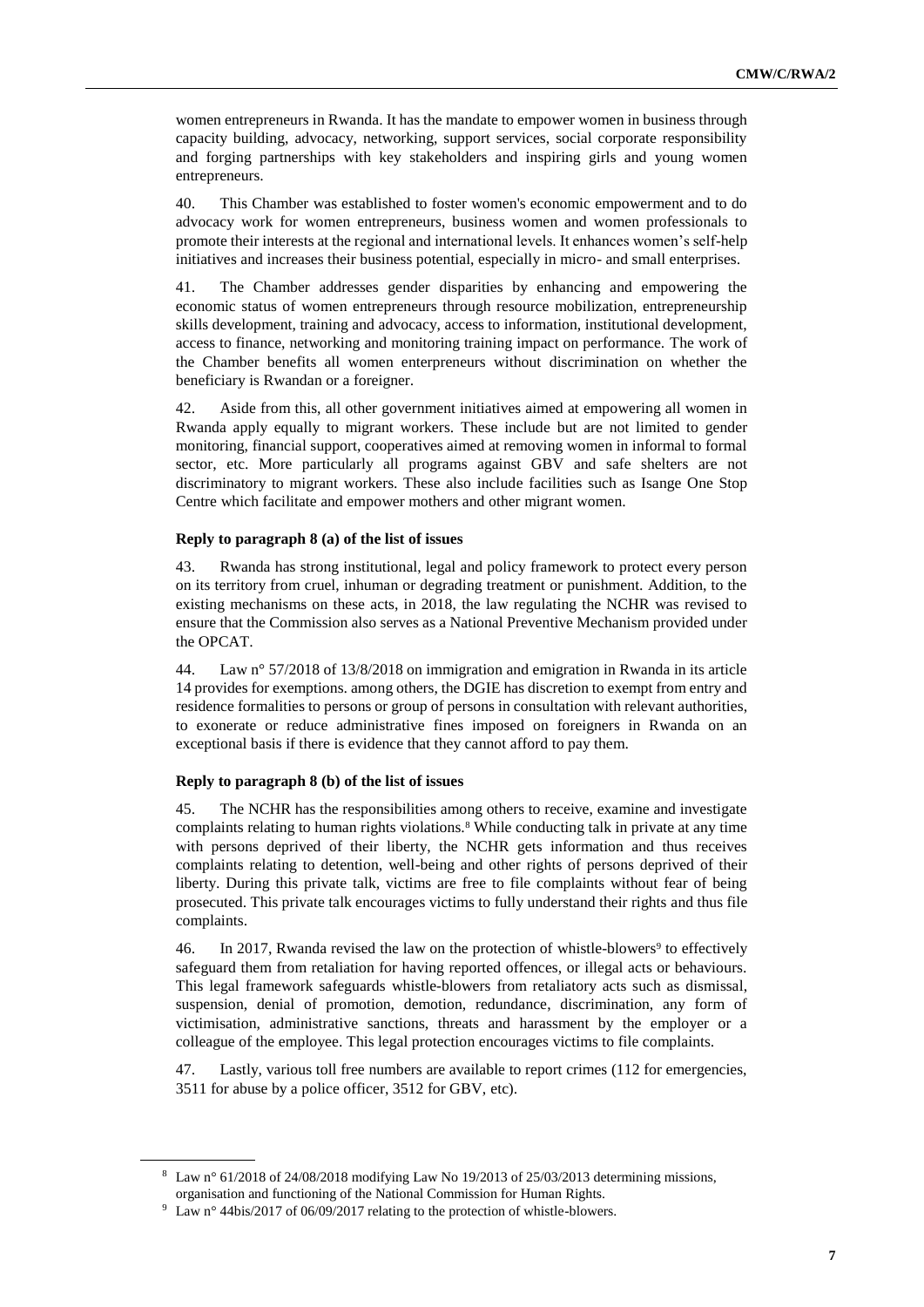# **Reply to paragraph 8 (c) of the list of issues**

48. Migrant workers are protected by the laws of Rwanda on the same level as other Rwandans. Migrant workers can first lodge their complaints to the labour inspector at the district level and if they are not satisfied, they can then appeal to MIFOTRA. Further, migrants workers and members of their families have the rights to lodge cases in court of laws.

49. Rwanda is a State governed by the rule of law and based on the respect for human rights and freedom of all. The Constitution of the Republic of Rwanda of 2003 revised in 2015 provides for everyone's right to due process of law.<sup>10</sup> In light of this provision, no person including migrants, whatever his/her status can be subjected to prosecution, arrest, detention or punishment on account of any act or omission which did not constitute an offence under national or international law at the time it was committed. The Constitution also recognizes the right to liberty and security of person which protects any person from being subjected to prosecution, arrest, detention or punishment unless provided for by laws in force at the time the offence was committed.<sup>11</sup> This provision grants further protection of migrant including those in an irregular situation.

# **Reply to paragraph 9 of the list of issues**

50. In August 2018, Rwanda adopted a new law n° 57/2018 of 13/8/2018 on immigration and emigration in Rwanda. The 2018 law repealed the law n° 04/2011 of 21/03/2011 on Immigration and Emigration in Rwanda.

51. The exemptions provided for under article 14 of the law n° 57/2018 of 13/8/2018 on immigration and emigration in Rwanda includes the discretion that the Directorate General has to exonerate or reduce administrative fines imposed on foreigners in Rwanda on an exceptional basis if there is evidence that they cannot afford to pay them.

52. In addition, the above said law in its article 43 provides that the administrative misconduct and sanctions with regard to the non-compliance with the provisions of that law are determined by an Order of the Minister.

53. This means that faults and administrative sanctions will be determined in that Ministerial Order. In Law n° 04/2011 of 21 March 2011 on immigration to and emigration from Rwanda, article 48 provided administrative fine for a foreigner who delays paying residence permit or visa fees or fails to comply with registration requirements as well as for a transport company by the Directorate General. 12

54. It is in this regard, that the new law on immigration and emigration in Rwanda provides for a Ministerial Order to determine administrative misconduct and sanctions with regards to the non-compliance with the provisions of Law n° 57/2018 od 13/08/2018 on immigration and emigration in Rwanda indicates that the new law is in the spirit of the Convention.

55. Articles 12 and 13 of the Law n°04/2011 of 21 March 2011 on Immigration and Emigration in Rwanda define categories of foreigners who are undesirables or prohibited on the Rwandan territory that may be subjected to expulsion.

56. According to article 44 of Law n° 57/2018 of 13/08/2018 on Immigration and Emigration in Rwanda, any person who:

(a) Assists a foreigner when he/she knows or ought to know that such a foreigner is an irregular immigrant in Rwanda;

(b) Invites a foreigner or covers him/her when he/she knows that such a foreigner is violating this Law;

(c) Prevents an immigration officer from fulfilling his/her duties;

<sup>&</sup>lt;sup>10</sup> The Constitution of the Republic of Rwanda of 2003 revised in 2015, article 29.

<sup>11</sup> Ibid, article 24.

<sup>&</sup>lt;sup>12</sup> Art 48, Law No 04/2011 of 21 March 2011 on immigration to and emigration from Rwanda, in OG no13bis of 28/3/2011.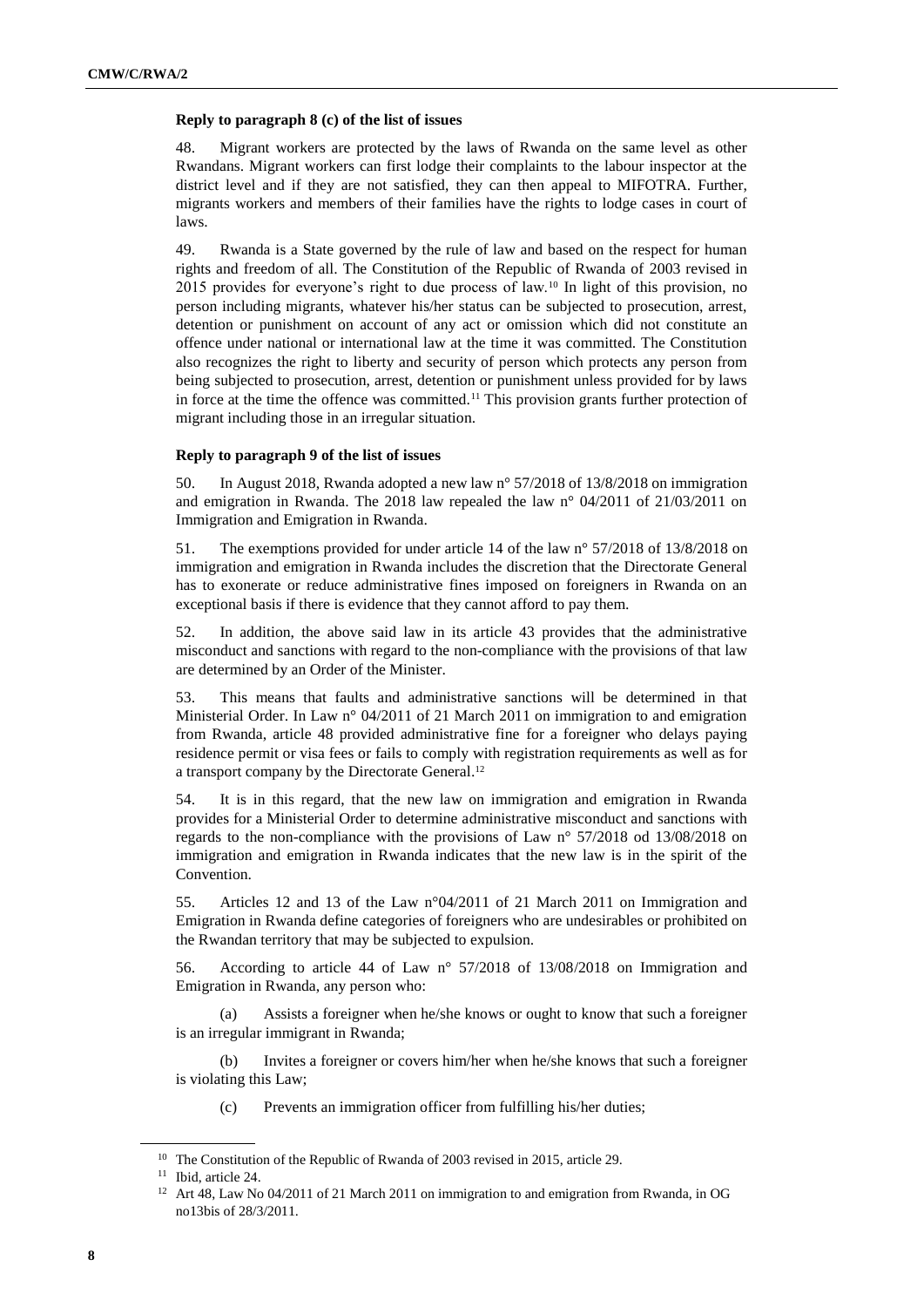(d) Causes to cross or attempts to cross the border post or any other authorized place without clearance of an immigration officer;

- (e) Causes to cross or attempts to cross through unauthorized place;
- (f) Assists another person to obtain what he/she is not entitled to under this Law;
- (g) Covers any offence provided for under this Article, commits an offence.

57. Upon conviction, he/she is liable to imprisonment for a term of not less than thirty (30) days and not more than six (6) months or a fine of not less than five hundred thousand Rwandan francs (FRW 500,000) and not more than one million Rwandan francs (FRW 1,000,000) or both.

#### **Reply to paragraph 10 of the list of issues**

58. Rwanda maintains a policy of open borders and a secure country. Border control in Rwanda is conducted in accordance with the Rwandan Immigration law and the Ministerial Order n 06/01 of 29/05/2019 relating to immigration and emigration which ensure equitable control over all persons entering and leaving Rwanda through fair and non-discriminatory entry and exit procedures. This is fundamental in the fight against global threats like terrorism, trafficking and smuggling of persons.

59. With regards to the detention of migrants for violations of immigration law, it is worth noting that efforts have been made to ensure that detention is used as a measure of last resort.

60. In practice, administrative sanctions and fines are imposed on foreigners who violate immigration laws (e.g. foreigners who delay to submit an application for or extension of their visa or residence permit).

61. The DGIE conducts regular inspections on foreigners' compliance of immigration and emigration laws. An irregular foreigner may be required to leave the country. But before being declared an irregular foreigner, the foreigner is informed of the nature and cause of all accusations against him or her and given the opportunity to defend himself or herself.

62. If found not to be cooperative, their travel documents are confiscated and the concerned person is deported within 48 hours. Pending deportation, the person awaiting deportation are put in holding rooms and not prisons.

63. Article 8 of the same Ministerial Order provides that a traveller may be provisionally intercepted for the following reasons:

- If it is suspected that a person is a perpetrator or a victim of any offence;
- If there is an on-going investigation against him or her.

64. Article 9 of the same Ministerial Order provides for the rights of a traveller provisionally intercepted at a border-post. It is also worth noting that immigration offences are general and do not target foreigners only. Nationals can also be sanctioned or prosecuted for breaching immigration laws. Finally, migrant workers can appeal in case they do not agree with the decision.

65. Lastly, the NCHR in its capacity as the National Preventive Mechanism (NPM) conducts regular visits to all places of detention, including where migrant workers may be held. They can also conduct unannounced visits.

#### **Reply to paragraph 11 of the list of issues**

66. Since August 2018, Rwanda has a new Law n° 66/2018 of 30/08/2018 regulating labour in Rwanda. The law is progressive in terms of treatment of migrant workers.

67. Concerning the employment of a foreigner, apart from issues related to working permits for foreigners working in Rwanda that are determined by immigration and emigration laws, employment of foreigners in Rwanda is governed by the Labour Law. This is a clear indication of the Government of Rwanda's commitment to afford Migrant Workers with the same treatment as nationals.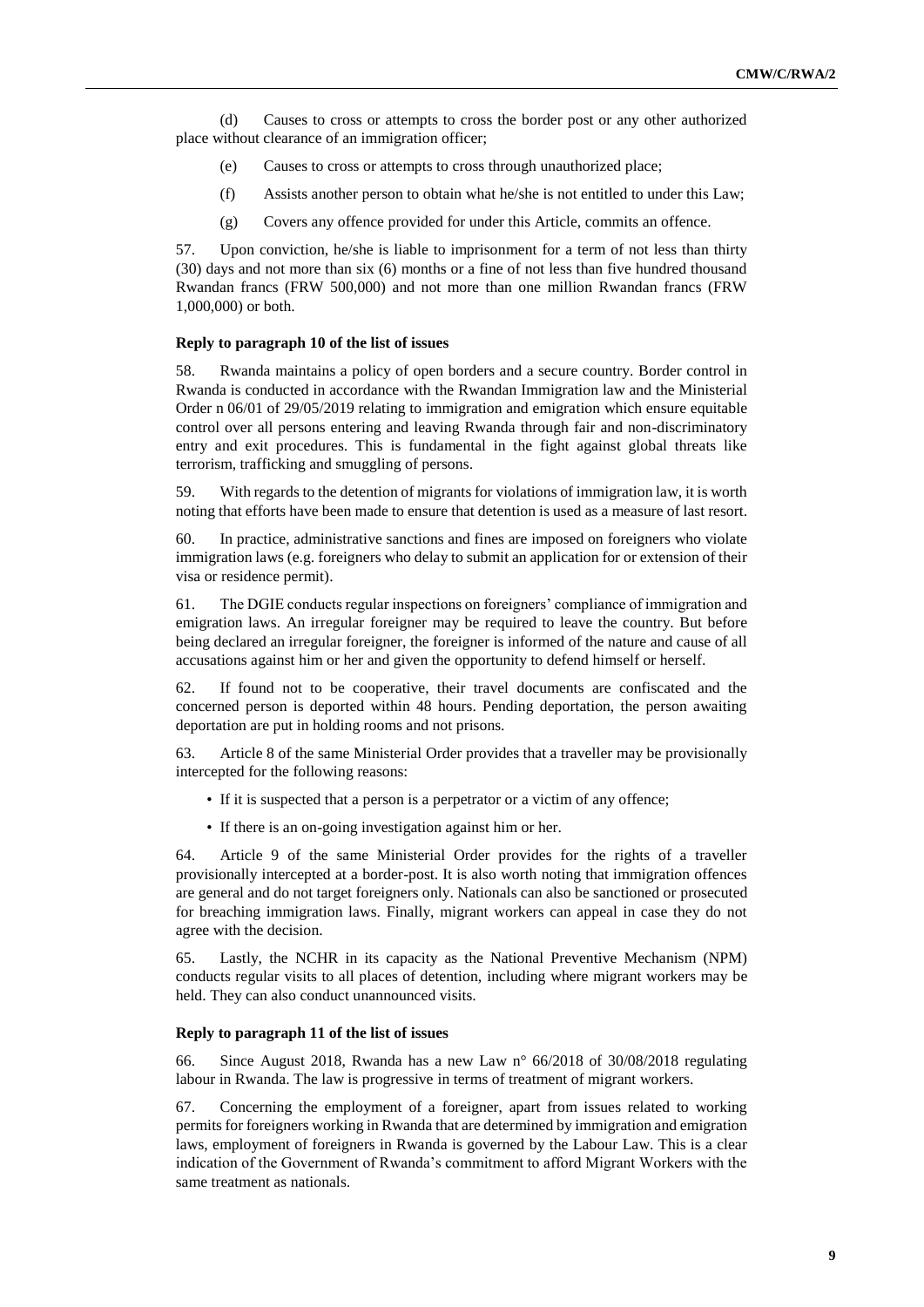68. The 2018 law regulating labour in Rwanda sets fundamental principles that aim at the protection of high risk workers and their families; it prohibits child labour, forced labour and gender based violence in the framework of employment. Article 9 of this law stipulates that every employer must pay employees equal salary for work of equal value without discrimination of any kind.

69. Article 2 of the above mentioned law stipulates that the law applies to an informal sector employee with regard to the following: occupational health and safety; the right to form trade unions and employers' associations; the right to salary; the minimum wage in categories of occupations determined by an Order of the Minister in charge of labour; the right to leave; social security; protection against workplace discrimination; protection from forced labour; prohibited forms of work for the child, pregnant or breastfeeding woman.

70. Article 113 of the same law provides that the Labour Inspectorate is responsible for monitoring compliance with the law, its implementing orders, collective agreements as well as awareness and providing advice on matters relating to Laws governing labour and social security. In line with the above, the law provides labour inspectors with power to inspect both formal and informal sector. Thus, as they conduct labour inspections each year, the informal sector is also included.

#### **Reply to paragraph 12 of the list of issues**

71. The Government of Rwanda has continuously invested efforts in protecting children, especially girls against all forms of exploitation. Efforts are made both in law and in practice.

72. Law n° 54/2011 of 14/12/2011 relating to the protection of the child was repealed by the new Law n° 71/2018 of 31/08/2018 but prohibition of the employment of children under 18 years of age in underground mines has been catered for by Law n° 66/2018 of 30/08/2018 governing labour in Rwanda.

73. Its article 6 lists the work that are prohibited for a child below the age of eighteen (18) years. Among the forms of work prohibited under this article, 'it is prohibited to subject a child below the age of eighteen (18) years to work underground, under water, at dangerous heights or in confined spaces…'. The law delegates the power to the Ministry in charge of labour to adopt a Ministerial Order determining the nature of prohibited forms of work for a child. The Ministerial Order is in the process of adoption and the available draft includes domestic work among prohibited forms of work for a child.

74. Article 117 of law n° 66/2018 of 30/08/2018 governing labour in Rwanda criminalizes and punishes an employer who personally subjects a child to any of the prohibited forms of work stipulated by the law. The act carries a penalty of imprisonment ranging from two (2) years and five (5) years and a fine of not less than five hundred thousand Rwandan francs (FRW 500,000) and not more than five million Rwandan francs (FRW 5,000,000) or one of these penalties. If the perpetrator is a company, institution, public or private organization and association, is liable to double the fine provided in the same article.

75. Article 120 of Law n° 66/2018 of 30/08/2018 governing labour in Rwanda stipulates that an employer who refuses to allow a labour inspector to enter an enterprise, refuses to provide information with him/her, fails to report to him/her summon or implement recommendations from a labour inspector, commits an administrative misconduct and therefore liable for administrative fine.

76. Given that article 2 of Law n° 66/2018 of 30/08/2018 governing labour in Rwanda provides that the law governs both formal and informal sector workers where domestic workers are also included and article 113 of the same law provides that labour inspectors are responsible for ensuring compliance with the law, it is clear that the responsibilities and powers of labour inspectors also apply to informal sector and domestic work in particular.

77. From District to Village level, child labour elimination and prevention committees were established. These committees have responsibilities to identify child labour cases and cases prone to child labour and report them to competent authorities via mobile phones where the labour inspector can access reported information online through the Integrated Labour Information System (ILAS) and raising public awareness on child labour.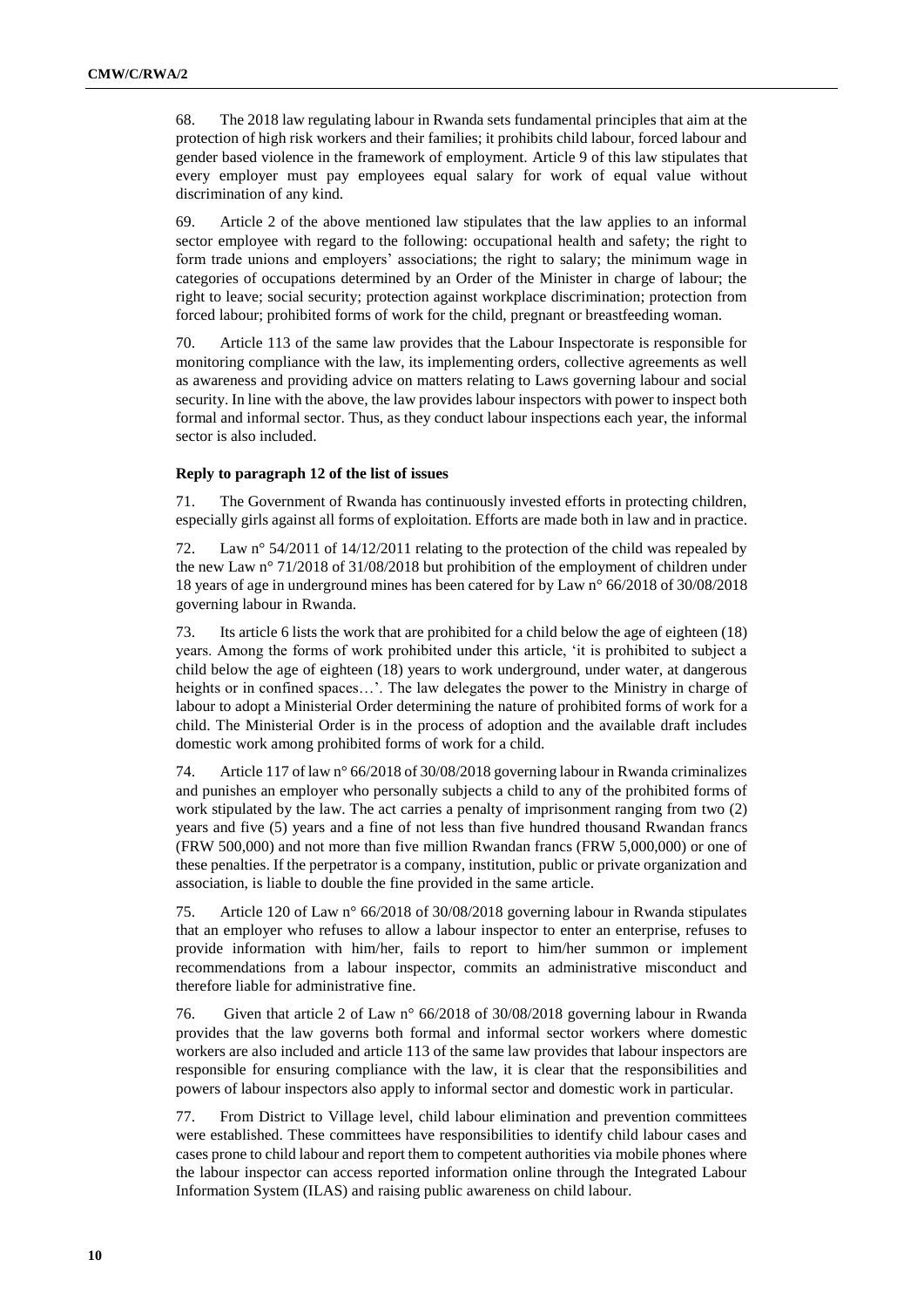#### **Reply to paragraph 13 of the list of issues**

78. The Government of Rwanda, through the Ministry of Public Service and Labour and its different stakeholders conduct awareness campaigns among all workers, including informal sector workers and domestic workers in particular through labour inspectors' awareness campaigns, compliance forums that bring together Employers, Trade Unions and the Government and chaired by the Hon. Minister of Public Service and Labour.

79. A Trade Union known as "COSYLI" with members including domestic workers conduct awareness campaigns among them on their labour rights.

#### **Reply to paragraph 14 of the list of issues**

80. Each year, the budget is earmarked to all District exclusively for conducting labour inspections. Specifically, for child labour, it is mainstreamed into Districts performance contracts which translates an increase of labour inspection budget from Districts side. To increase the number of labour inspections, all labour inspectors have to conduct inspections at least 3 days a week as opposed to spending more time on labour disputes settlement which shall be prevented from occurring by conducting inspections and advise employers and workers on their respective roles and responsibilities.

81. As mentioned above, article 117 of Law n° 66/2018 of 30/08/2018 governing labour in Rwanda provides that employing a child is an offence while article 7 of the same law provides that forced labour is prohibited for any person. The same applies to the informal sector according to Article 2 para 6° (h) (i).

#### **Reply to paragraph 15 of the list of issues**

82. As of today, the transferability of pension benefits has only been realised between Rwanda and Burundi, largely due to the reciprocal arrangements the two countries have between their mandatory pension schemes.

83. Burundi and Rwanda are among the countries that signed a memorandum of understanding in 1978 that binds the CEPGL Countries to allow portability of pension benefits.

84. On the basis of a new bilateral agreement with Rwanda that allows pension portability, individuals who live in Rwanda, but have a contribution record with the mandatory pension scheme of Burundi — National Institute of Social Security of Burundi — receive their pension payments through quarterly transfers.

85. Individuals who live in Burundi but have a contribution record with the Rwanda Social Security Board RSSB, receive their pension as monthly payments.

86. Within the context of the CEPGL, a general social security convention was adopted in 1978 and came into force in 1980. It is modelled on international instruments, with the sole difference being that it does not extend its scope of application to family and maternity benefits.

87. With regard to the EAC countries no agreement had been concluded, but it should be noted that discussions on the adoption of an EAC social security agreement are under way.

88. As a result, the EAC Secretariat is in discussion with partner states and Stakeholders to come up with appropriate policies that will guide priority activities in order to make progress with the coordination and harmonisation of the pensions sector in line with the EAC Common Market Protocol, the Monetary Union Protocol and the EAC Treaty.

89. EAC partner states are working on guidelines that will allow employees from the formal sector to transfer their pension contributions and benefits to other schemes across the region.

90. The six EAC member states are also working to ensure that fund managers can invest retirees' money in any country in the region.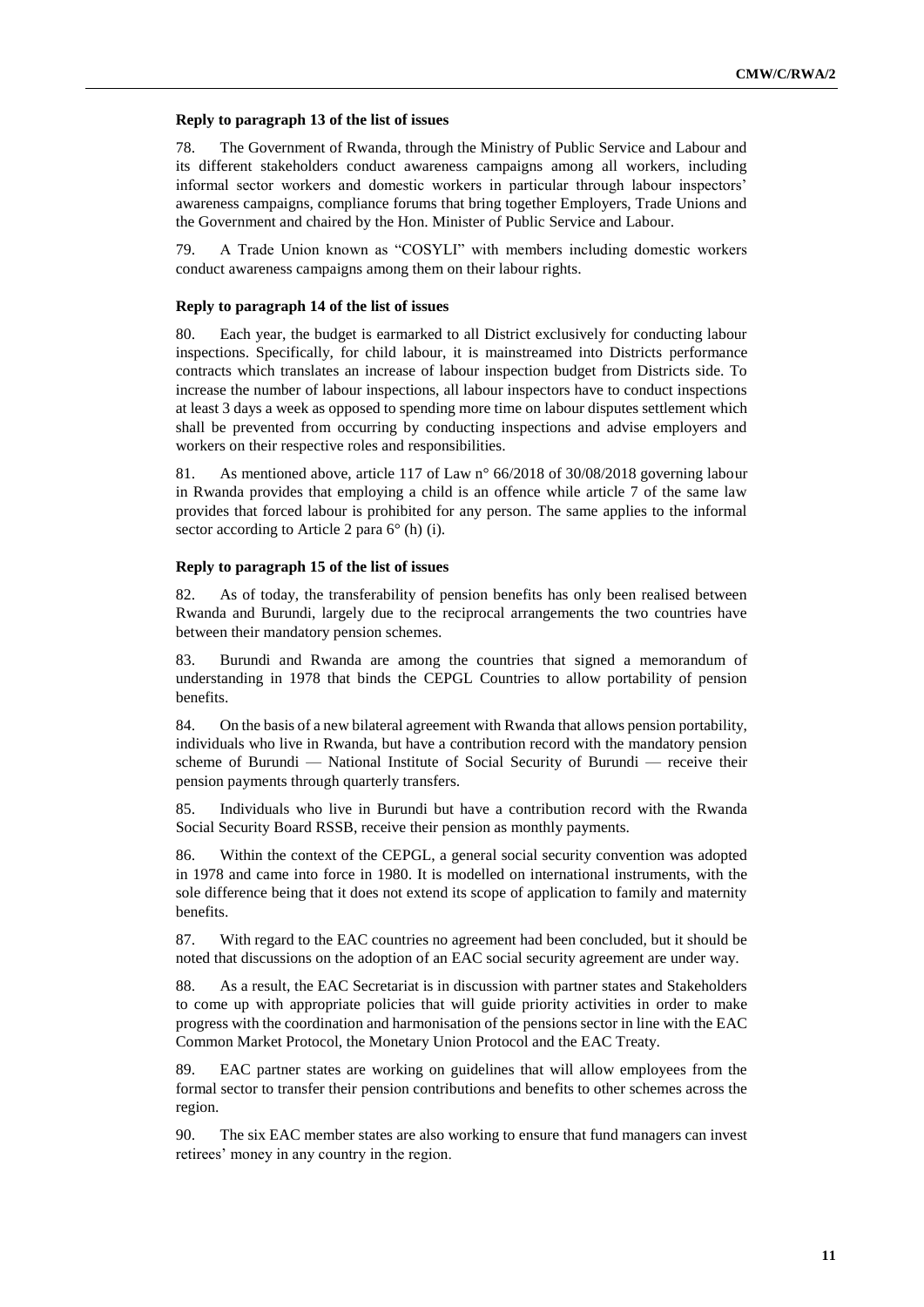# **Reply to paragraph 16 of the list of issues**

91. Rwanda ratified ILO Convention N°48 (1935) on the conservation of rights to pension of the migrant and the Rwanda Social Security Fund is a member of the International Social Security Association, which enables this Fund to obtain information on major issues related to social security as well as continuous analysis of major developments in the area.

In addition to the above, the 2018 law regulating labour in Rwanda obligates an employer to affiliate and contribute for an employee to the social security organ in Rwanda. The obligation is to be observed by any employer for the benefit of employees without any distinction on whether he/she is a national or a migrant worker. Law n° 05/2015 of 30/03/2015 governing the organization of pension schemes, explains further that the persons subject to mandatory pension scheme include all employees governed by the Law regulating labour in Rwanda regardless of nationality, type of contract, duration of the contract or the amount of wages.<sup>13</sup>

93. Pension benefits are only transferable abroad in cases of reciprocal agreements or international conventions. Rwanda has started the process of having agreements with different countries, as of today Rwanda has agreements with CEPGL: Burundi and the Democratic Republic of Congo. Also some local banks like Ecobank, Bank of Kigali and Kenya Commercial Bank can facilitate this transfer for its clients.

# **Reply to paragraphs 17 and 18 of the list of issues**

94. With regards to access to health services, all employees, whether national or foreigner who is on the Rwandan territory is required to have health insurance.<sup>14</sup>

95. Employers of foreigners have a duty to ensure that their employees have health insurance cover for themselves and their families.

96. Migrant workers in public service have access to Rwandan Public Service Medical Insurance (RSSB), while those working in private sectors are awarded private health insurance by their employers.

#### **Reply to paragraph 19 of the list of issues**

97. Every foreigner residing or domiciled in Rwanda may be registered under the civil registry by a Rwandan Civil Registration Officer on registration documents provided for by law.

98. A child born to a foreigner in Rwanda, is given one year (1) period from the date of birth to obtain relevant documents and permit allowing him/her to lawfully stay in Rwanda. Children of Migrant workers born abroad can be registered at Rwandan embassies and thereafter given birth certificates.

99. Children born outside or on the territory of the Republic of Rwanda shall be subjected to registration formalities when the father and mother or one of the two is or both were themselves subjected to this obligation. The foreigner who declares a birth before a competent Civil Registration Officer shall be asked to complete a registration form provided to him/her for that purpose by the service in charge of Immigration and Emigration of his/her jurisdiction. The National Identification Agency is currently building a database to register all Rwandans born and registered abroad.

100. Further, the Constitution of the Republic of Rwanda of 2003 revised in 2015, stipulates that every Rwandan has the right to his or her country. That no Rwandan can be banished from his or her country and that every Rwandan has the right to Rwandan nationality. It permits dual nationality and as such no one can be deprived of Rwandan nationality of origin. It goes further, to provide that all persons of Rwandan origin and their descendants are, upon request, entitled to Rwandan nationality. 15

<sup>&</sup>lt;sup>13</sup> Law N° 05/2015 of 30/03/2015 governing the organization of pension schemes, article 4.

<sup>&</sup>lt;sup>14</sup> Article 3 of the Law Governing the Organisation and Management of Health Insurance Schemes in Rwanda.

<sup>&</sup>lt;sup>15</sup> Article 25 of the Constitution of the Republic of Rwanda of 2003 revised in 2015.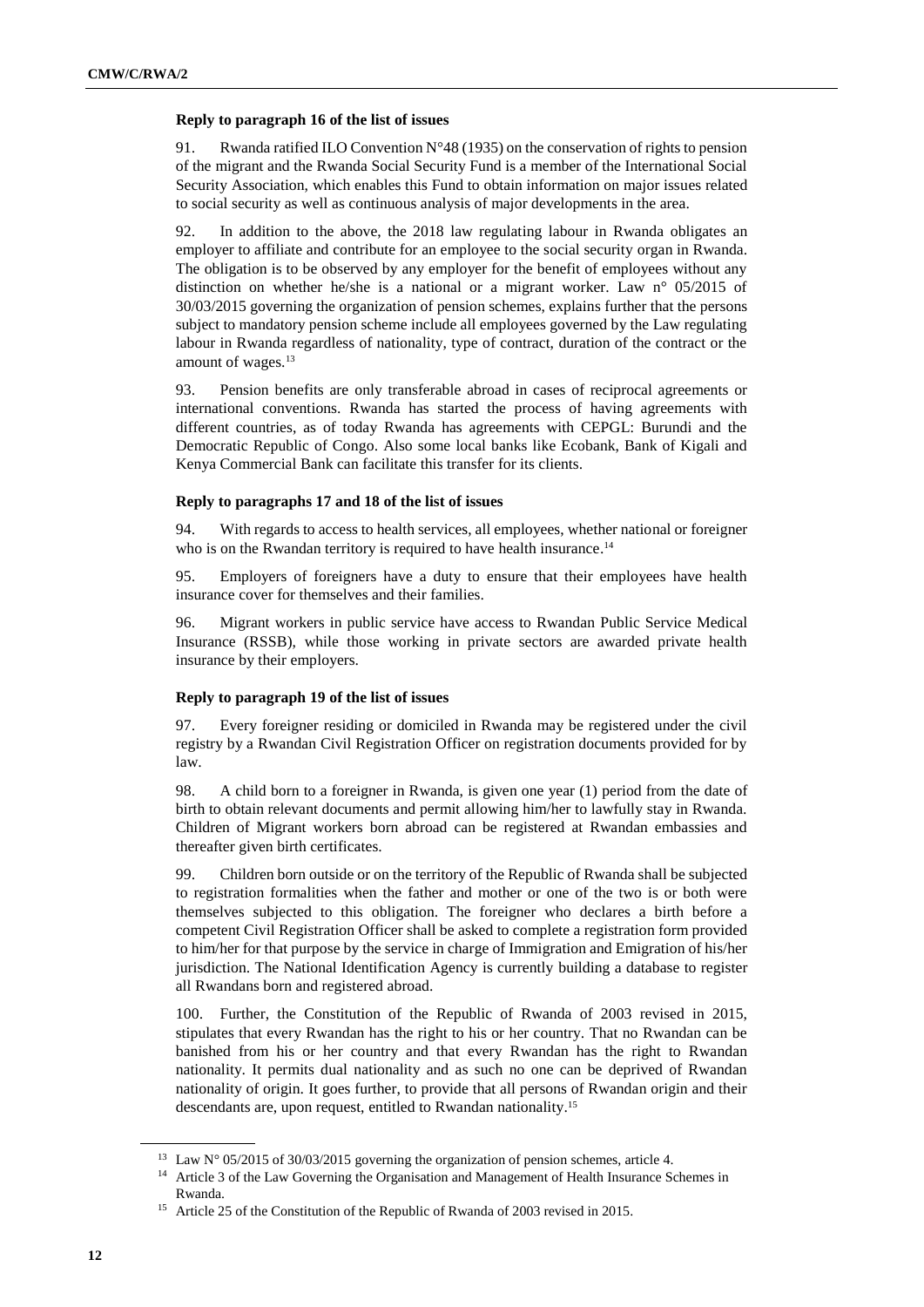101. The State Party has organized communities in different countries including but not limited to; Australia, Belgium, Canada, China, France, Germany, Kenya, Russia, Senegal, South Korea, Switzerland, Tanzania, The Netherlands, Uganda, United Kingdom, United States of America, Zambia, etc.

102. The above communities have structures through which they elect representatives. Elected representatives among their multiples roles is to keep a register for births, deaths, new members etc. Upon the recommendation of community members, Embassies and High Commissions provide consular services including registration of different categories of migrant workers, including children.

# **Reply to paragraph 20 of the list of issues**

103. Children of Migrant workers, like all other children, have the right to education. Rwandan education policies prohibit any kind of discrimination, including gender based discrimination, nationality, exclusion and favoritism. As specified above, members of the families of a migrant worker cannot in any way be subjected to discrimination. According to the Convention on the Rights of the Child which was ratified by Rwanda, children including children of migrant workers cannot be subjected to discrimination. In this regard, children of Migrant workers have access to primary, secondary and tertiary education.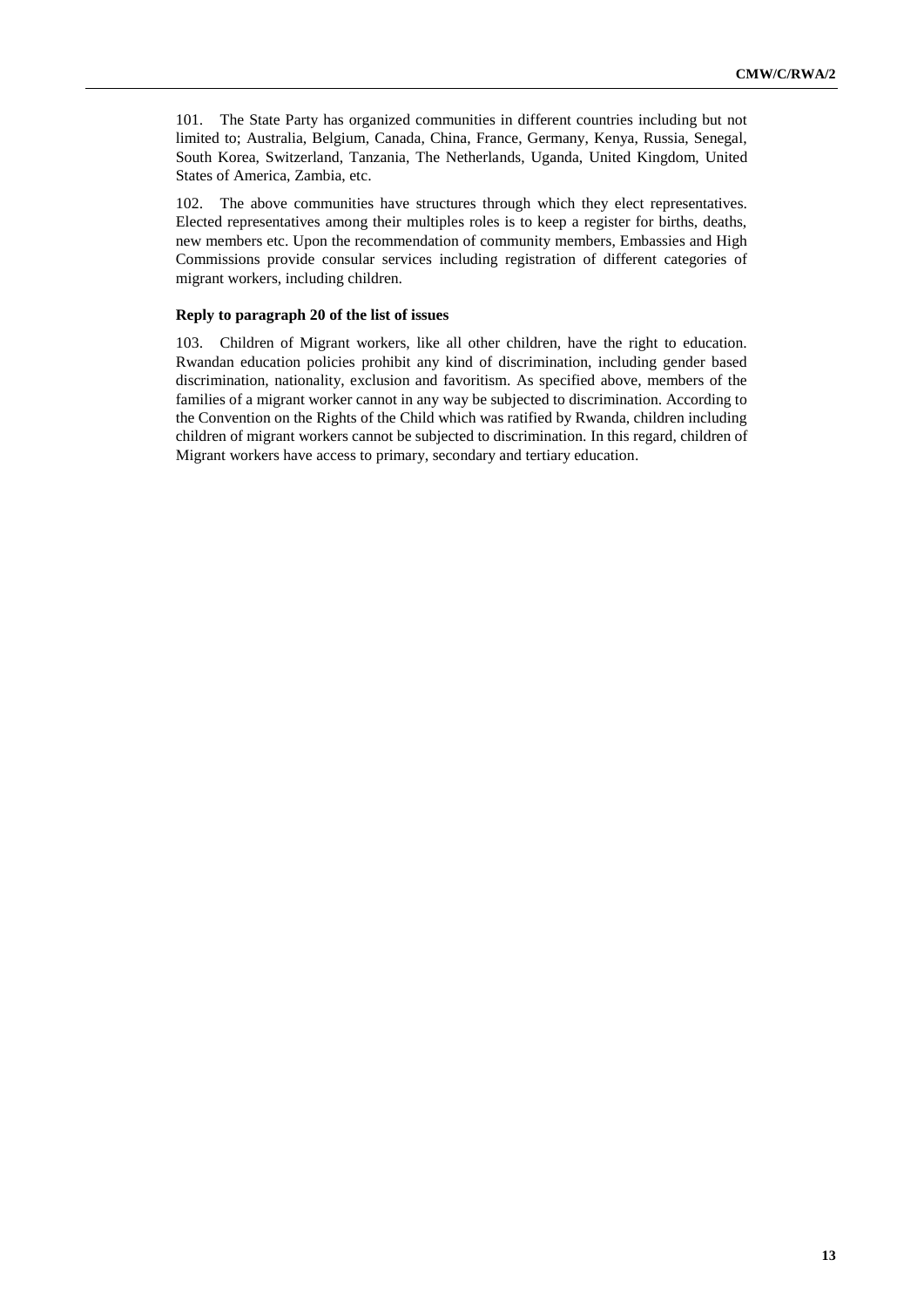# Table 8

# **Distribution of lifetime migrants aged three and above by level of education, area of residence and sex compared to non-migrants**

| Level of<br>education of                  |           | Urban   |                      |           | Rural     |                   |           | Rwanda    |                   |
|-------------------------------------------|-----------|---------|----------------------|-----------|-----------|-------------------|-----------|-----------|-------------------|
| lifetime-<br>migrants and<br>non-migrants | Male      | Female  | <b>Both</b><br>Sexes | Male      | Female    | <b>Both Sexes</b> | Male      | Female    | <b>Both Sexes</b> |
| Lifetime- migrants                        |           |         |                      |           |           |                   |           |           |                   |
| No education                              | 8.2%      | 11.0%   | 9.5%                 | 23.5%     | 31.8%     | 28.0%             | 16.8%     | 24.3%     | 20.7%             |
| Pre-school                                | 1.7%      | 1.9%    | 1.8%                 | 2.3%      | 2.0%      | 2.1%              | 2.0%      | 1.9%      | 2.0%              |
| Primary                                   | 44.6%     | 44.3%   | 44.5%                | 57.9%     | 53.6%     | 55.5%             | 52.1%     | 50.2%     | 51.2%             |
| Post-primary                              | 1.3%      | 1.1%    | 1.2%                 | 0.9%      | 0.9%      | 0.9%              | 1.1%      | 1.0%      | 1.0%              |
| Secondary                                 | 28.7%     | 28.8%   | 28.7%                | 12.6%     | 10.1%     | 11.2%             | 19.6%     | 16.8%     | 18.2%             |
| University                                | 14.5%     | 11.8%   | 13.2%                | 2.0%      | 0.9%      | 1.4%              | 7.4%      | 4.8%      | 6.1%              |
| Not stated                                | 1.0%      | 1.1%    | 1.1%                 | 0.8%      | 0.9%      | 0.9%              | 0.9%      | 0.9%      | 0.9%              |
| <b>Total</b>                              | 100.0%    | 100.0%  | 100.0%               | 100.0%    | 100.0%    | 100.0%            | 100.0%    | 100.0%    | 100.0%            |
| Count                                     | 432,120   | 381,654 | 813,774              | 561,014   | 677,319   | 1,238,333         | 993,134   | 1,058,973 | 2,052,107         |
| Non-migrants                              |           |         |                      |           |           |                   |           |           |                   |
| No education                              | 18.1%     | 20.4%   | 19.3%                | 25.1%     | 29.8%     | 27.6%             | 24.3%     | 28.9%     | 26.7%             |
| Pre-school                                | 6.5%      | 6.6%    | 6.6%                 | 3.7%      | 3.5%      | 3.6%              | 4.0%      | 3.8%      | 3.9%              |
| Primary                                   | 52.6%     | 51.2%   | 51.9%                | 60.6%     | 57.3%     | 58.9%             | 59.8%     | 56.7%     | 58.2%             |
| Post-primary                              | 0.7%      | $0.8\%$ | $0.8\%$              | 0.7%      | 0.6%      | 0.7%              | 0.7%      | 0.6%      | 0.7%              |
| Secondary                                 | 17.3%     | 17.1%   | 17.2%                | 8.1%      | 7.5%      | 7.8%              | 9.1%      | 8.4%      | 8.8%              |
| University                                | 3.5%      | 2.7%    | 3.1%                 | $0.8\%$   | 0.3%      | 0.5%              | 1.1%      | 0.6%      | 0.8%              |
| Not stated                                | 1.2%      | 1.2%    | 1.2%                 | 0.9%      | 0.9%      | 0.9%              | 1.0%      | 0.9%      | 1.0%              |
| <b>Total</b>                              | $100.0\%$ | 100.0%  | 100.0%               | 100.0%    | $100.0\%$ | 100.0%            | 100.0%    | 100.0%    | $100.0\%$         |
| Count                                     | 388,635   | 393,592 | 782,227              | 3,230,048 | 3,543,858 | 6,773,906         | 3,618,683 | 3,937,450 | 7,556,133         |

*Source*: Fourth Rwanda Population and Housing Cen.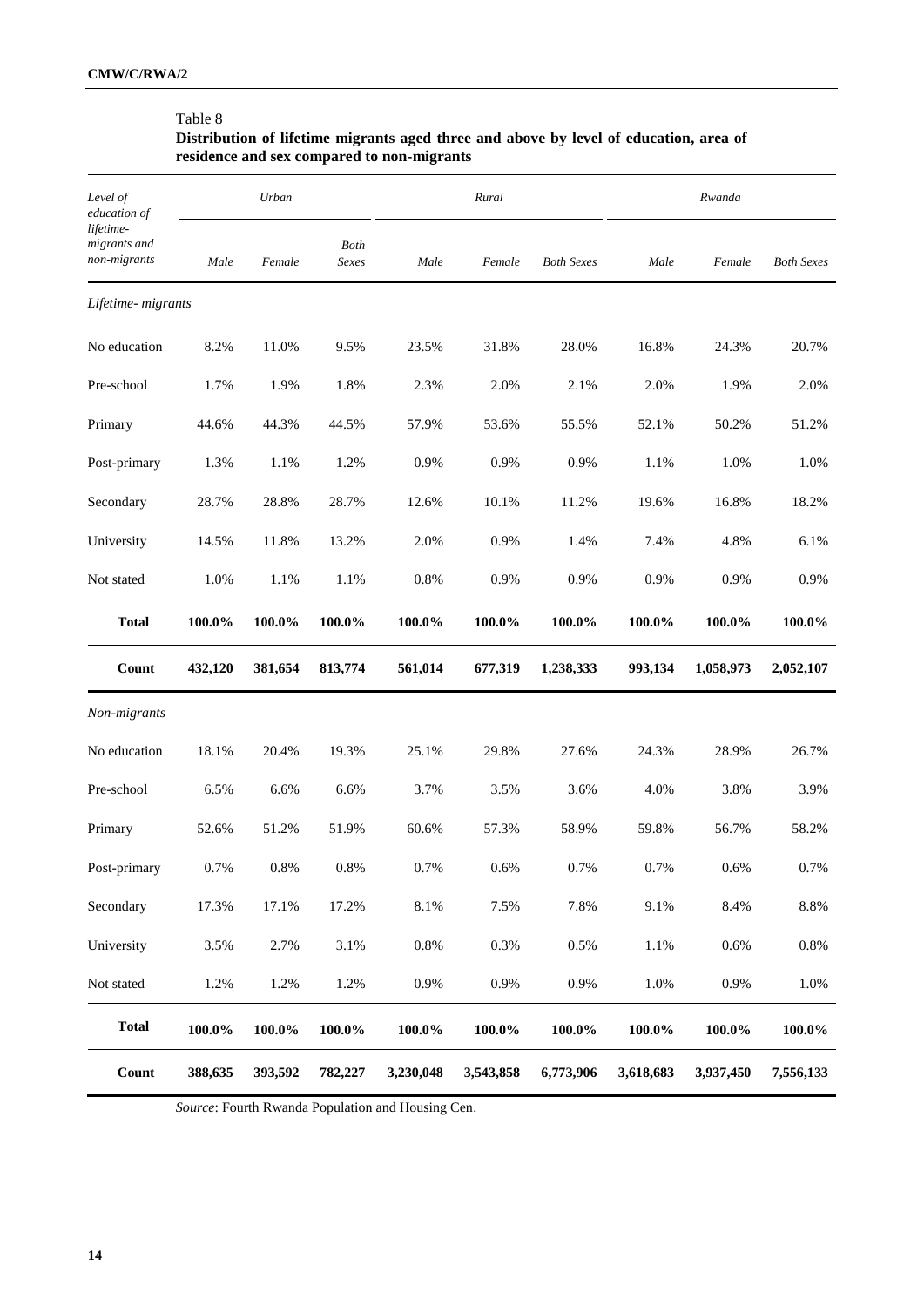#### **Reply to paragraph 21 of the list of issues**

104. Migrant workers' state of origin representatives (embassy or consular) are free to give and receive information concerning a migrant worker in the host State. The Rwandan government, through its different bodies provides information to any interested person. Websites are also available and regularly give accurate information. These include laws, policies as well as regulations related to migrant workers. Furthermore, upon arrival, migrant workers with migration authority hold meetings to discuss the policy and legal environment context of the country; regular visits are conducted by migration officers to ensure that migrant workers are doing their activities. RDB also provides relevant information to investors and migrant workers on different topics relevant to their status.

105. Rwanda ensures that its nationals travelling abroad are aware of minimum requirements and conditions of stay in the country of their destinations. The compilation of this information is found in the Travel Assistance Information (TAI). 16

106. Migrant workers in Rwanda have a right to access information in their embassies accredited in their consular services before travelling to Rwanda and during their stay in Rwanda. A list of embassies and key contacts is published on the website of the Ministry of Foreign Affairs and International Cooperation. 17

107. Migrant workers are always included in all awareness campaigns regarding trade unions conducted by MIFOTRA.

108. A one stop information centre for foreigners, including migrant workers has been established within RDB and the DGIE. These institutions disseminate posters, brochures and pamphlets that highlight the rights and facilitation measures granted to migrant workers.

#### **Reply to paragraph 22 (a) (b) and (c) of the list of issues**

109. All women and men, including migrant workers are sensitized about the prevention of violence especially against women. This is done by different Institutions including MIFOTRA, MIGEPROF, RNP and other stakeholders. In the event of any violence, victims are encouraged to refer to "Isange One Stop Centers" for assistance.

#### **Reply to paragraph 23 of the list of issues**

110. Article 83 of Law n° 66/2018 of 30/08/2018 governing labour in Rwanda stipulates that an employee (migrant employee included) has the right to:

- Join others in forming a trade union;
- Join a trade union of his/her choice;
- Participate in lawful activities of a trade union.

#### **Reply to paragraph 24 of the list of issues**

111. The Rwandan law allows Rwandans living abroad to vote and to be elected. Rwandan migrant workers are facilitated to exercise their right to vote and participation in the public life of their country through the establishment of different polling stations in embassies and consulates. There has been increase of participation in elections by Rwandans in diaspora. For instance, while during the presidential election the rate of participation was at 67.9% among members of diaspora in 2010, the rates raised to 89,5% in 2017 elections.

112. The right for migrant workers to vote and to be elected is exercised pursuant to the regulations governing elections in their countries of origin. Rwanda may facilitate the exercise of their rights, by allowing them to vote through their embassies. Migrant workers legally established on the national territory may, in the framework defined by their country of origin, participate in elections organized by their countries through their diplomatic and consular missions accredited to Rwanda.

<sup>&</sup>lt;sup>16</sup> The information is available at[: https://www.migration.gov.rw/index.php?id=268.](https://www.migration.gov.rw/index.php?id=268)

<sup>17</sup> Available at: [http://www.minaffet.gov.rw/diplomatic-missions/foreign-missions-in-rwanda/.](http://www.minaffet.gov.rw/diplomatic-missions/foreign-missions-in-rwanda/)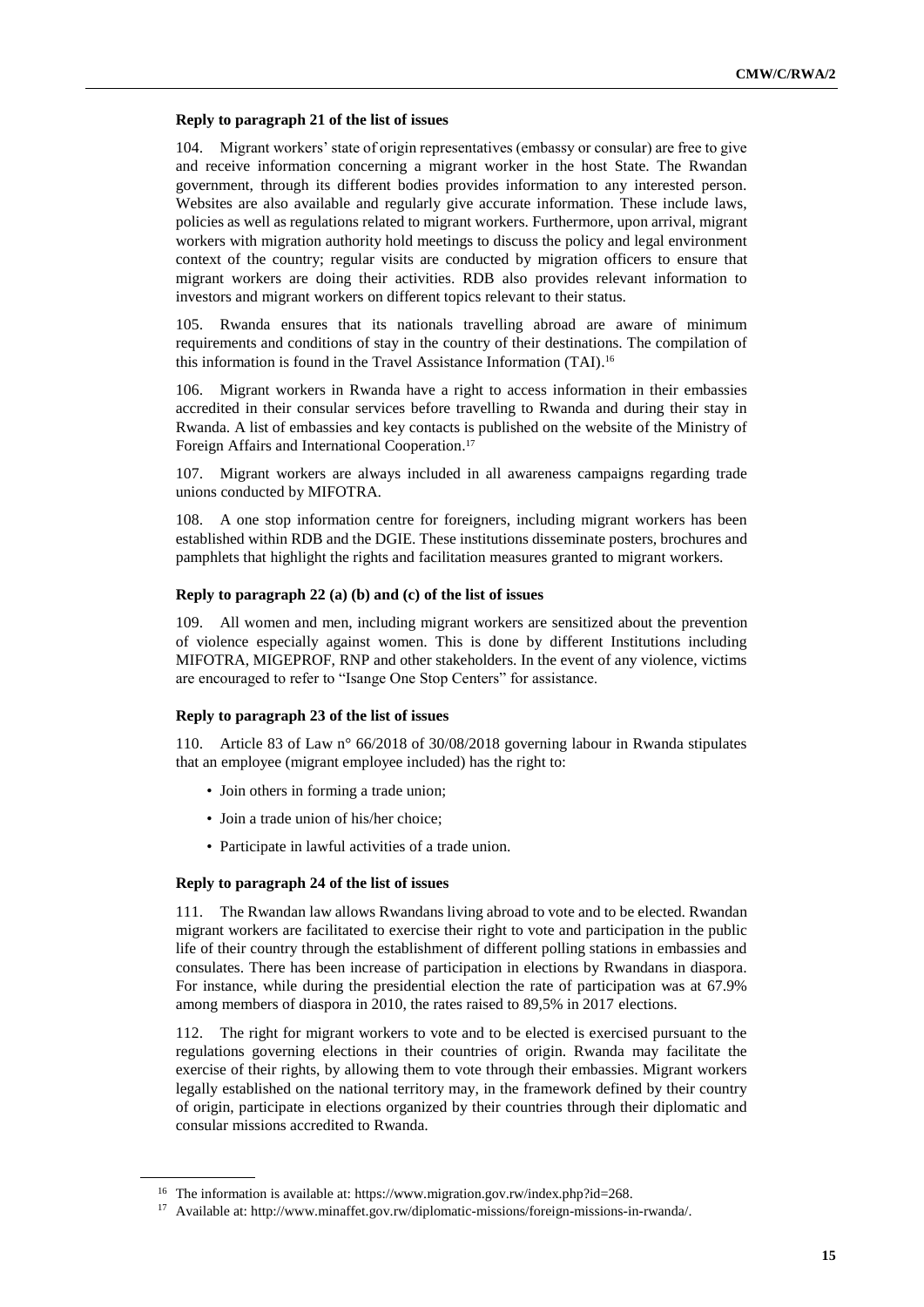113. Rwandan migrant workers are also facilitated to exercise their right to vote and participate in the public life of their country through facilitation by embassies and other relevant government institutions. The right to participate in the Government of the country is recognized under article 27 of the Rwandan constitution which provides that all Rwandans have the right to equal access to public service in accordance with their competence and abilities.

114. Each person who attains majority age (18) is eligible to vote and to be voted for. By default, each person who attains the majority age, is a registered voter of his/her area of residence and votes from the gazetted polling stations in their area of residence.

115. In the event that an individual moves from area or country of residence, a user friendly electronic system is in place through which individuals can move and become eligible voters of their new area or country of residence.

116. Rwanda has 37 Embassies and High Commissions across the globe. In practice, Embassies and High Commissions have geographical coverage known as jurisdictions. Over the years, Embassies and High Commissions have served as polling stations in line with domestic laws of host countries.

#### **Reply to paragraph 25 of the list of issues**

117. Firstly, Rwandan law provides that all persons are equal before the law. They are entitled to equal protection by the law.<sup>18</sup>

118. As mentioned above, the Law n° 66/2018 of 30/08/2018 governing labour in Rwanda provides for protection against discrimination of any kind. Article 30 of the same law provides that unlawful termination of employment contract gives rise to the payment of damages. This provision applies equally to migrant workers.

119. The Labour law provides that migrant workers in Rwanda enjoy the same rights as Rwandan citizens, there is no discrimination based on the country of origin. Their social, economic and cultural rights are also respected. For instance, with regard to social rights migrant workers are eligible for health insurance and pension schemes.

120. With regards to equal treatment on the protection against unfair dismissal, and access to public work schemes, the new labour law<sup>19</sup> provides for equal treatment for all.

#### **Reply to paragraph 26 of the list of issues**

121. Rwandans living abroad receive assistance through the General Diaspora Facilitation Program. Likewise, those who acquire foreign nationalities are facilitated return to Rwanda, either through the acquisition of permanent residence and dual nationality.

122. The Ministry of Foreign Affairs and International Cooperation has a unit that serves the members of the Rwandan community abroad on a daily basis. Services provided include:

- Connecting members with the Embassy and High Commission staff for effective orientation;
- Provision of equivalent domestic consular services in regards to the authentication process required by Law n° 13 bis/2014 0f 21/05/2014 governing the Office of Notary.

123. Local mechanisms to facilitate the voluntary return of Rwandans living abroad and members of their families as well as well long term economic, social and cultural integration in the State Party include:

• Initiatives like 'Come and See Go and Tell' where Rwandan communities choose representatives to come every year and get to interact with both the community and policy makers with the view to getting to know locally available opportunities;

<sup>&</sup>lt;sup>18</sup> Article 15, of the Constitution of the Republic of Rwanda of 2003 revised in 2015.

<sup>19</sup> Law n° 66/2018 of 30/08/2018 governing labour in Rwanda.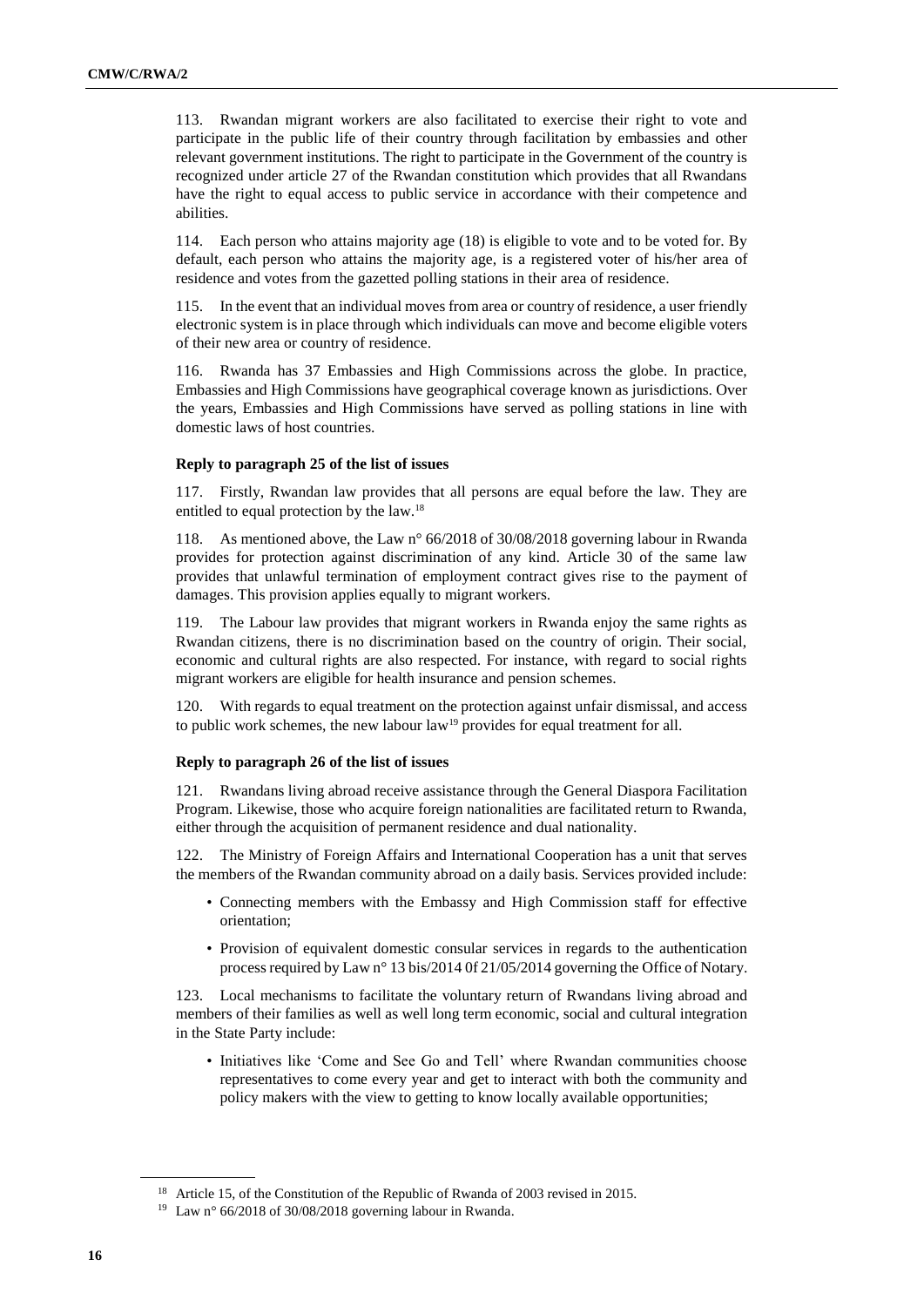- Itorero indangamirwa, mainly of youth born brought up outside Rwanda, who are encouraged to come back home at least once a year, those who wish are issued with National IDs, Passports etc;
- Youthconnekt, where youth that are living abroad and engaged in social economic activities are linked with their counterparts within the country for possible market exchange programmes;
- Rwanda day, aimed at connecting Rwandans living abroad with the top leadership of the country to discuss issues that faces Rwandans abroad and finding solutions thereof.

124. Rwanda considers Diaspora as its other province. Therefore, information is collected and disseminated to Diaspora as people living in Rwanda through diplomatic missions. Also, it is involved in public events for example: national dialogues where representatives participate with the rest of the Rwandan community.

#### **Reply to paragraph 27 of the list of issues**

125. Rwandan laws do not have any particular restrictions as for the rights of migrant workers and members of their families to freely leave and return to any country including theirs. Movement of foreigners is free on condition that they possess travel documents required for entry and exit in the host country.

126. In addition, members of the Rwandan Diaspora with nationalities of countries that do not accept double citizenship are facilitated in obtaining long term resident visa with multiple entries which enable them to work in their motherland and regularly visit their relatives and families.

127. There is permanent residence permit (class L-4) issued to a member of the Rwandan community abroad, who acquired a nationality of a country which does not accept dual nationality.

128. Rwandan nationals outside Rwanda who need assistance with immigration and other similar pressing concerns may approach Rwandan Diplomatic and consular missions abroad, or consult the immigration website or any other means of communication.

# **Reply to paragraph 28 of the list of issues**

129. Reintegration plays an essential part of return migration as it empowers and protects returnees by providing them with the necessary tools and assistance for their reinsertion into society and their country of origin, while general contributing to the sustainability of return.

130. Various government programs are open to Rwandans who permanently return from abroad. There are long term economic and social reintegration mechanism aimed at enabling returning nationals to settle in, and have a starting in life. These include Ubudehe, VUP umurenge, GIRINKA, various Credit and saving schemes, etc.

131. In 2014, the GoR designed a five-year National Employment Program for Rwanda. This program is designed to create new jobs and enhance skills particularly amon young people. Among the activities, professional internships and short trainings are provided to returnees.

132. Currently, the GoR is building an integrated National Skills Database system whereby all Rwandans from within the country and in Diaspora will be mapped to their skills. This system will help to timely provide accurate data on skills available in and outside of the country.

133. In partnership with the PSF, IOM Rwanda developed a strategic plan for a business institute with the aim of establishing appropriate mechanisms that respond to the capacity gaps of the private business operators, mainly start-ups and SMEs, as well as establish a platform for business research that will inform the advocacy agenda. This is part of return migration as it empowers and protects returnees by providing them with the necessary tools and assistance for their reinsertion into society.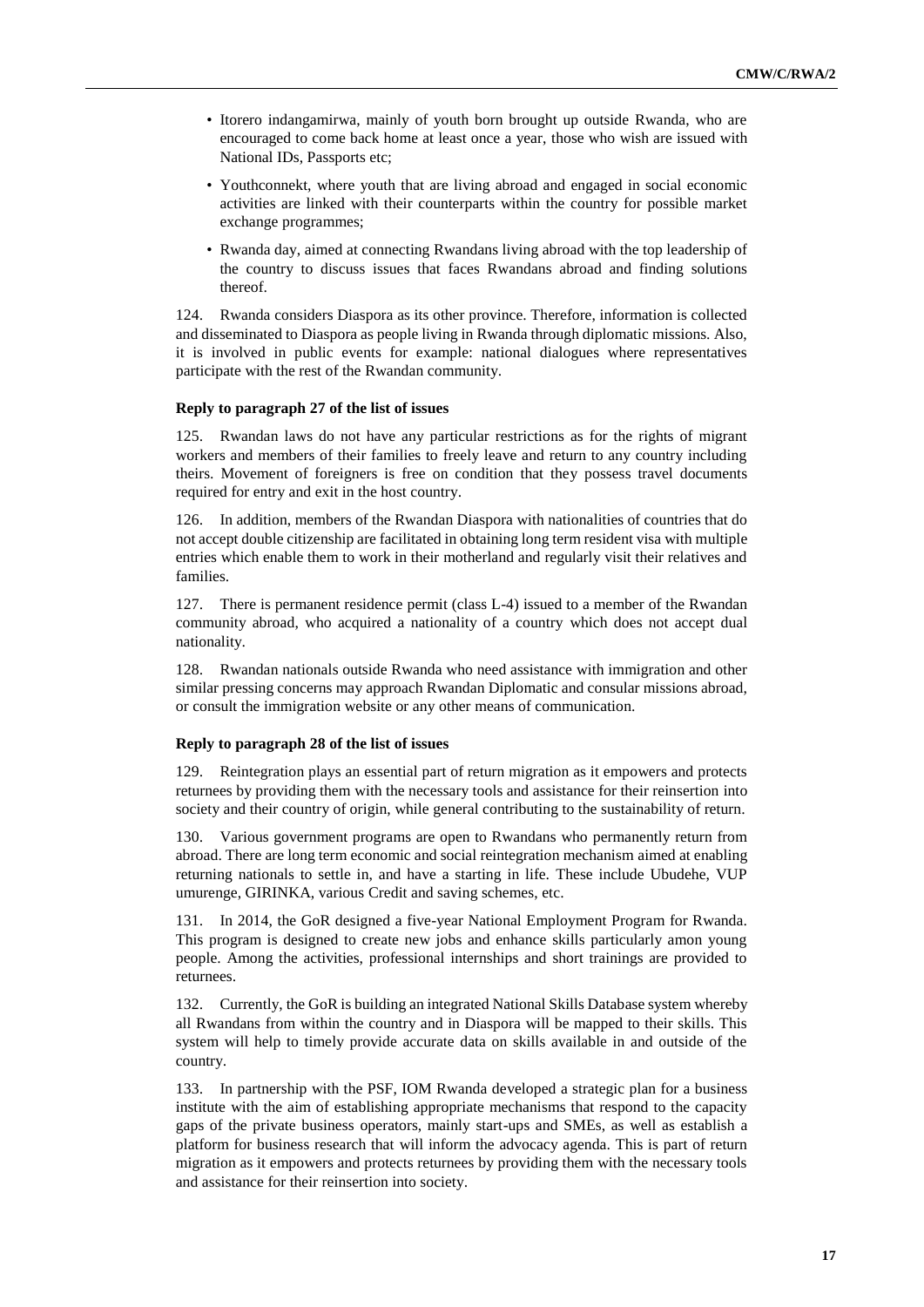# **Reply to paragraph 29 (a) of the list of issues**

134. The new law on trafficking in persons was enacted in 2018 (Law nº 51/2018 of 13/08/2018 relating to the prevention, suppression and punishment of trafficking in persons and exploitation of others (Official Gazette nº 39 of 24/09/2018). The country's commitment to ending human trafficking is also reflected in the adoption of national legal frameworks and incorporation of internationally accepted standards for addressing the crime of human trafficking into the new law.

# **Reply to paragraph 29 (b) of the list of issues**

135. In support of the Rwandan Government's efforts to end TIP, IOM Rwanda implements a project with UNICEF and UN Women as partners. The joint project increases the knowledge and capacities of relevant actors regarding the development and implementation of effective, evidence-based counter-trafficking policies, regulations and legislations and increase the efforts to identify trafficked persons, investigate trafficking cases, and prosecute trafficking offenders. The aim is to assist both the Government of Rwanda and civil society organizations in Rwanda, to strengthen their capacity to respond to all forms of internal and cross border human trafficking, including trafficking of children and to identify and protect victims.

136. Specifically, the project will enhance the competency of government agencies and social and child protection actors to make informed decisions on TIP programming based on accurate data on TIP in Rwanda. The project will complement and reinforce ongoing efforts by the Government and key partners to address human trafficking. This project will also make available a comprehensive research report describing TIP in Rwanda and it will support civil society organizations in acquiring skills to contribute to counter trafficking efforts in the country.

137. For the period under review, various trainings have been conducted with the lead of the Ministry of Justice and its partners (UNODC, IOM). Among the beneficiaries of these trainings were: DGIE, RNP, RIB, NPPA, CSOs and Labour Inspectors. Participants were trained on 'Investigation and Prosecution of TIP cases'; 'Identification and Investigation of human trafficking cases' among others.

138. In 2018, the Migration EU eXpertise (MIEUX) a joint initiative funded by the EU and implemented by the International Centre for Migration and Policy Development (ICMPD) in collaboration with DGIE and MINIJUST trained more than 50 law enforcement officials from RIB, RNP, NPPA, MINIJUST and DGIE on Investigation and Prosecution Techniques related to Irregular Migration including human trafficking and smuggling.

# **Reply to paragraph 29 (c) of the list of issues**

139. Overall, border posts have effective standard operating procedures for screening suspected cases of human trafficking.

140. IOM Rwanda partners with UNHCR and MINEMA to increase the awareness of Trafficking in Persons, identification and referrals among the refugee community and staff operating in refugee settings, including the six camps and their surrounding communities. The project conducts a research assessment in the camps on the issue which will be used to deliver tailored awareness materials and sensitization activities for the refugees in the camps and their surrounding communities. The project will also conduct tailored trainings for the authorities which will improve the services offered and increase trust in the process and encourage victims and witnesses to come forward.

# **Reply to paragraph 29 (d) of the list of issues**

141. Section 3 of the TIP law<sup>20</sup> outlines the sentencing principles applying to TIP. When TIP occurs in Rwanda, the sentence for imprisonment should not be less than 10 years and not exceeding 15 years, in addition to fines between 10 and 15 million Rwandan Francs. If

<sup>&</sup>lt;sup>20</sup> Law n 51/2018 of 13/08/2018 relating to the prevention, suppression and punishment of trafficking in persons and exploitation of others.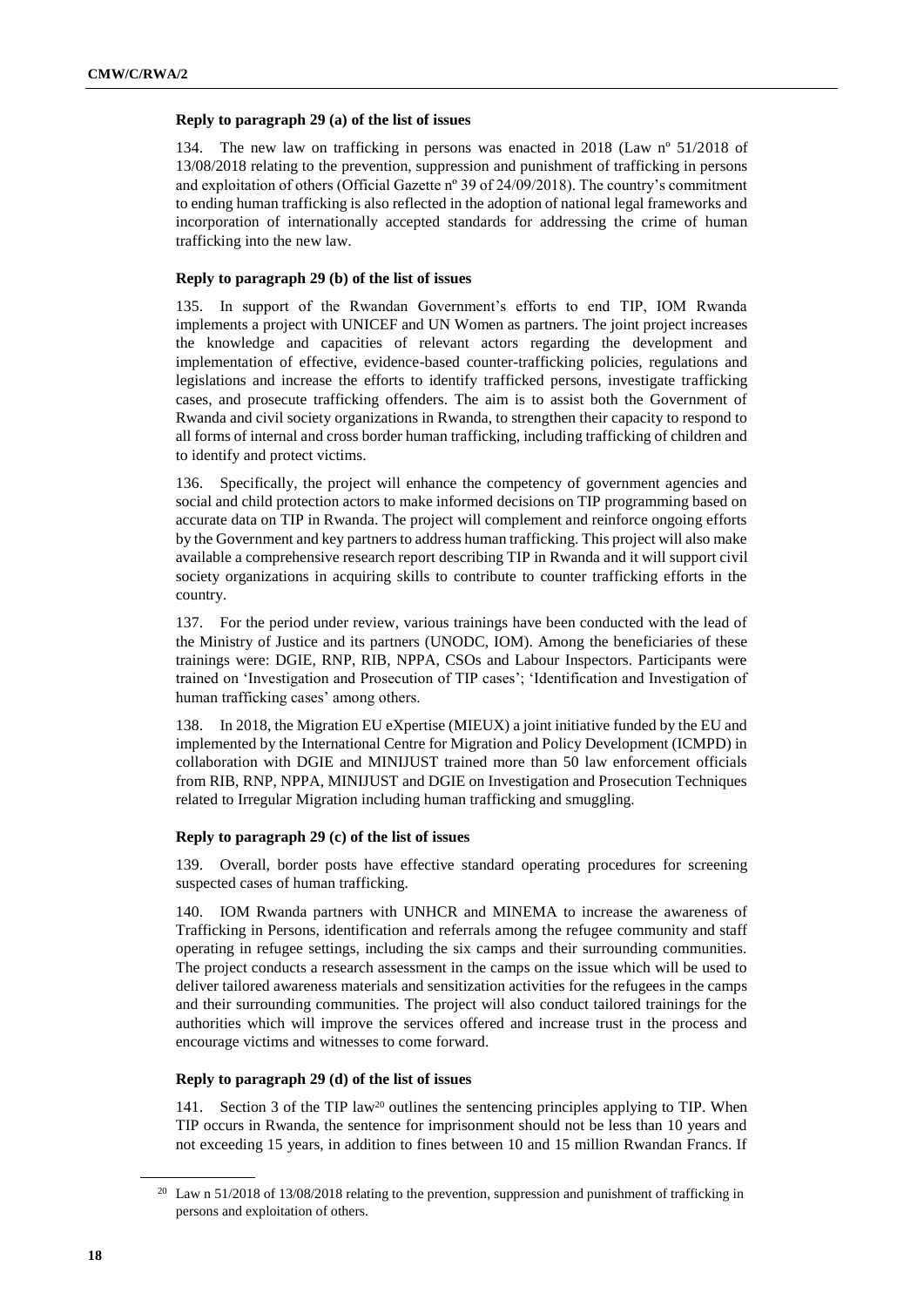the crime is transnational, or committed across borders, the sentence can increase to 20 years but not exceeding 25 years of imprisonment (Article 18, paras 1 and 2).

142. Rwanda has improved its competency to adjudicate human trafficking cases by enacting the 2018 human trafficking law, providing training for members of the judicial system. The conviction rates have significantly increased from 12.5% in 2016, 41.7% in 2017 and 53.3% in 2018 which signals continued progress in this area. According to the NPPA, there were 29 human trafficking cases reported in Rwanda in 2017 and 56 cases reported in 2018, thus reflecting a 93% increase. This increase in conviction rates could be attributed to an increased number of awareness-raising campaigns and a higher level of training among key stakeholders, which improved their capacity for identification, investigation, and prosecution of human trafficking cases.

## **Reply to paragraph 29 (e) of the list of issues**

143. A study entitled 'Understanding Human Trafficking in Rwanda: Causes, Effects, and Impact' was recently conducted by MINIJUST in collaboration with IOM. The overall objective of this research was to determine the scope of the problem of human trafficking in Rwanda, as well as its characteristics and associated factors, in order to formulate evidencebased recommendations for strengthening the response to human trafficking locally and nationally in order to eventually combat it. This study contains disaggregated data on the characteristics of victims and perpetrators and other trends in this regard.

144. Another study entitled 'Assessment of human trafficking in refugee camps in Rwanda' is currently in the finalisation stage.

#### **Reply to paragraph 30 of the list of issues**

145. No cases of forced labour involving migrant workers have been identified.

146. With regards to sexual exploitation, a case was identified in 2018 of a group of 8 Chinese girls who entered the country as tourists but were later found to be sexually exploited by a Chinese company which was disguised as a motel. This case was duly prosecuted.

147. There are various mechanisms in place to prevent and combat forced labour and sexual exploitation. To prevent such exploitation, the Government of Rwanda regularly conducts community awareness campaigns to inform the public on this phenomena while calling community members to report any related incident. Several hotlines are in place to ease reporting on cases of exploitation. Homegrown initiatives are also in place to prevent sexual exploitation and forced labour. These include Umugoroba w'ababyeyi (Parent's evening forum where issues affecting the community are discussed), anti GBV clubs in schools, as well as specialised units within the RIB. With regards to forced labour, inspections are carried out regularly by labour inspectors in collaboration with the District Steering Committee<sup>21</sup> and employers found engaging in forced labour are punished. Lastly, the Isange One Stop Centres provide victims of sexual exploitation with shelter, medical treatment, psychosocial counselling, and medical-legal aid under one roof so as to avoid revictimization. They are currently operational in 44 hospitals countrywide.

# **Reply to paragraph 31 of the list of issues**

148. Migrant workers are protected by the law like other foreigners. They have the right to lodge complaints about violations of their fundamental rights under the convention and to benefit effective remedies. Migrant workers are registered by their employers and the immigration gives them worker permit that allows them to enjoy their fundamental rights. The law on Immigration and Emigration, provides for a duty of employers to ensure that their employees are duly registered. In addition, it provides for sanctions for employers who do not facilitate their foreign employees to acquire necessary documentation.

 $21$  This steering committee is composed of the Vice Mayor in charge of social affairs, a representative in charge of education, a representative in charge of GBV, all executive secretaries of cells, and NGOs operating in the field of children rights.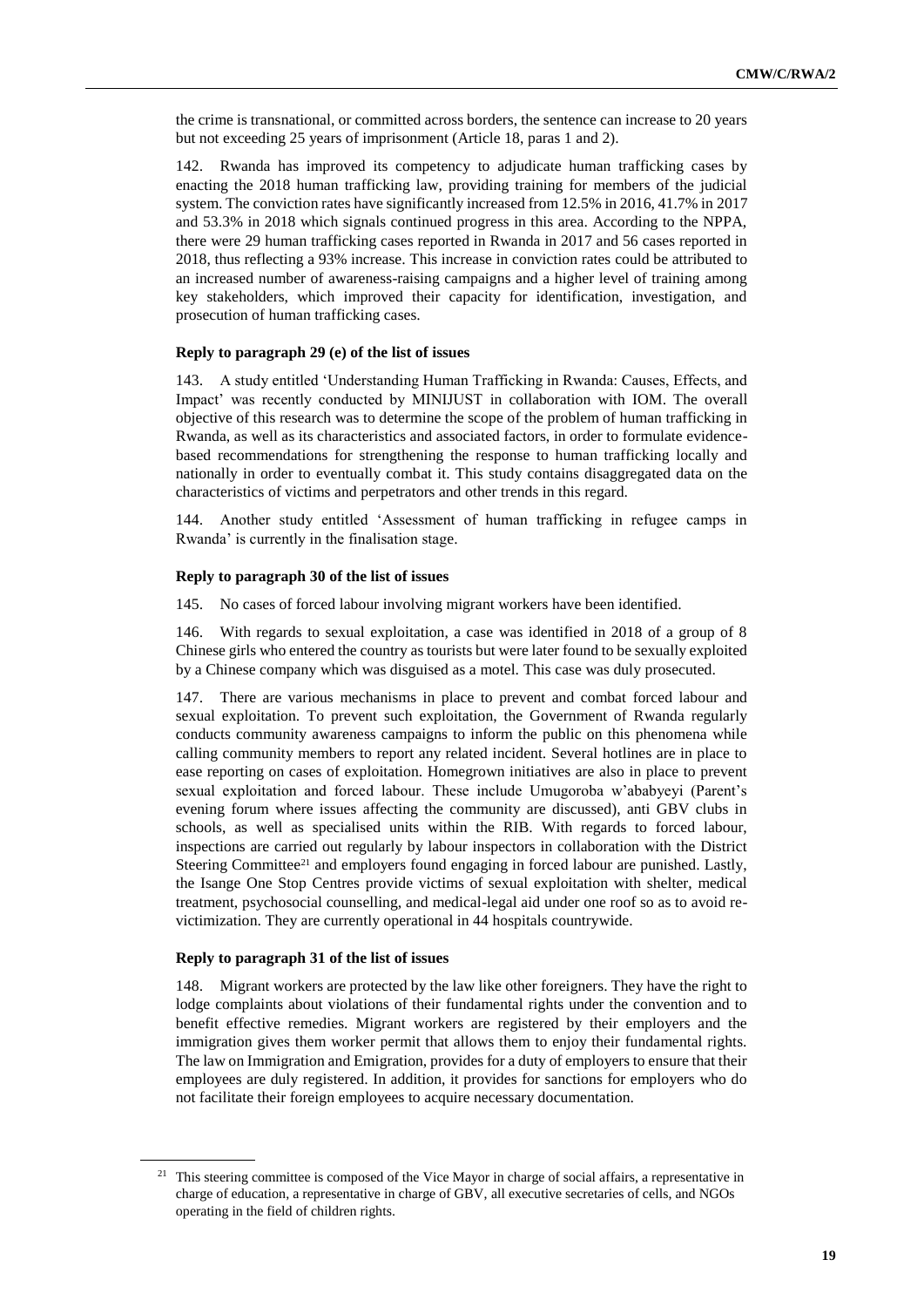149. According to Article 33 of Law n°57/2018 of 13/08/2018 on Immigration and Emigration in Rwanda, the employer of a foreigner has among others, the obligation to:

- Ensure that all his/her foreign employees are in possession of appropriate residence permits;
- Keep the necessary information relating to his/her foreign employees in office or having completed their office.

#### **Reply to paragraph 32 of the list of issues**

150. The national migration policy was formulated to serve the following objectives:

- To promote the attraction of qualified foreign workers, the acquisition of skills by nationals, the promotion of investments, and competitiveness of the private sector;
- To facilitate entry and residence of qualified foreign workers and entrepreneurs so as to fill the existing gap between the current manpower and needs on the labour market;
- To promote free movement of people, goods and services in the region;
- To facilitate the Rwandan Diaspora to contribute to the national development;
- To ensure efficient management of border posts and reducing challenges linked to migrations in this era of globalisation so as to consequently make Rwanda a secure and safe destination for investments, employment and tourism;
- To facilitate transparent and expeditious issuance of necessary travel documents to all deserving and bona fide applicants 11 types of resident permits and visas issued.

151. There are two major categories of residence permits: permanent resident permits and temporary resident permit.

152. A temporary resident permit enables a foreigner to reside in Rwanda within a specified period. Whilst in Rwanda, a holder of a temporary resident permit may work, establish businesses, invest in new or existing businesses, unite with family members or any other activity authorized by his/her permit. National Migration Policy, 2008.

153. A permanent resident permit enables a foreigner to reside in Rwanda permanently in order to work or engage in business in accordance with the law. Upon submitting the necessary requirements to the Directorate General, the applicant shall be issued with such a permit within 30 working days of application. A child living with his/her parents who is eligible to a permanent resident permit may be granted permanent residence as the parents.

154. This permit shall be withdrawn when he/she attains 25 years of age. Thereafter, he/she shall be eligible for any other relevant permit upon application. A spouse of the holder of the permanent resident permit shall be entitled with the permit that has the same validity as the principal applicant.

155. There are three major categories of Rwandan visas: entry visa, transit visa and tourist visa: Entry visa is issued to a foreigner who intends to visit Rwanda for any purpose other than work or business and is not a citizen of a country with which Rwanda has a visa waiver regime. It is issued to crew members and is also issued to citizens of EAC Partner States, obtained at the border post by the prescribed endorsement on the valid travel document.

156. Transit visa is issued to a person transiting Rwanda for a period not exceeding 72 hours. Transit visa may be extended only once when necessary. A transit visa is a single entry visa and the holder shall not be permitted to work.

157. Tourist visa enables a foreigner to visit Rwanda for tourism, seek employment, visit friends, medical treatment or other short term.

158. Working migration programme: the strategy consists in using the migration policy to facilitate the entry of qualified foreign workers with skills that are lacking on the Rwandan labour market, to encourage temporary or permanent repatriation of members of the Rwandan Diaspora living abroad so as to contribute to the building of the nation. Migrant workers with rare and the most scarce qualifications [ODL (Occupations on Demand List)] are not obliged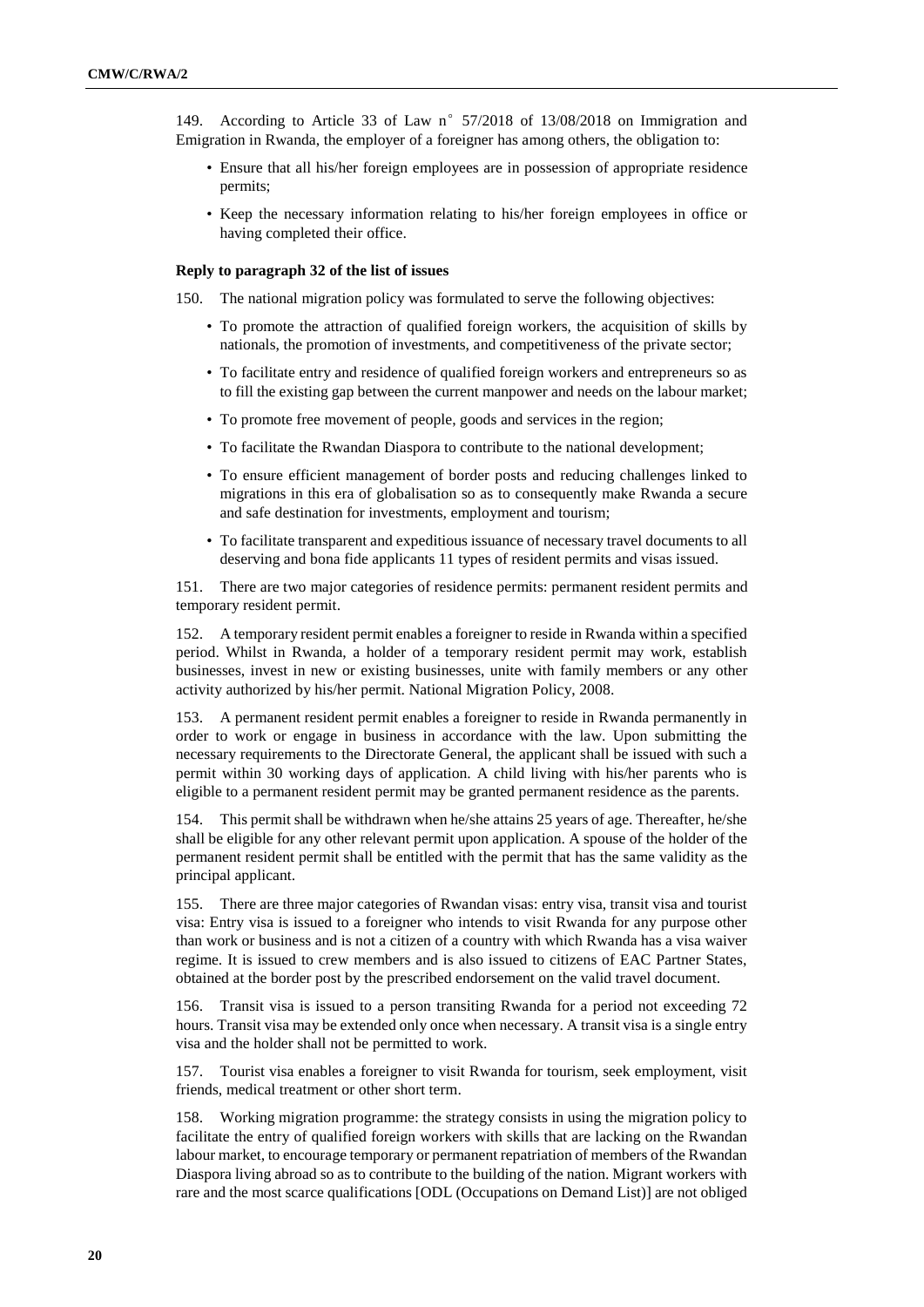to be recommended by an employer or to have a working contract with an employer in Rwanda to be eligible for a visa. He/she is subjected to conditions of possessing documents required to be eligible for a visa in Rwanda.

159. If all conditions of admissibility are met, a prospective migrant worker receives a Job Search visa to enable him/her to explore possibilities of employment on the labour market. The costs of a visa for migrant workers are affordable.

160. Other privileges are granted to specific categories of migrant workers (on demand list, diaspora, investors staff members...), especially the right to be exempted from payment of import duties for personal effects, including a family vehicle at their first arrival when they wish to stay for a long period, the right to change an employer during the period of validity of their permits; etc. However, they have to inform immigration authorities and the labour inspection authorities.

161. Foreign nationals who come to Rwanda for holidays and who eventually decide to engage in a non-remunerated employment during their holidays in the country, receive a twoyear temporary permit. Expatriates working as technical assistants according to bilateral agreements between Rwanda and other countries, receive a two-year permit.

162. A temporary resident permit issued to a person other than a self-employed person may be classified into sub-classes corresponding to the nature of the activity he/she intends to engage in. A foreigner who has a contract of employment for a period of more than 90 days shall apply for a work permit within 15 working days from the day of entry in Rwanda. If such a foreigner concludes a contract of employment while in Rwanda, he/she shall apply for the work permit within 15 working days from the date of concluding such a contract.

163. Family reunion, a family tourist visa has been introduced for relatives who wish to visit migrant workers. Members of migrant workers' families receive identical resident permits as the principal migrant worker. Non-nationals can receive resident permits in Rwanda for the mere reason of joining their families. Family members of migrant workers can engage in any other economic, social or cultural activity on conditions that they respect laws governing immigration.

# **Reply to paragraph 33 (a) of the list of issues**

164. The Government of Rwanda established different mechanisms that guarantee the equality of all without discrimination of any kind or its propaganda based on, inter alia, ethnic, origin, nationality, family or ancestry, clan, skin colour or race, sex, region, economic categories, religion or faith, opinion, fortune, cultural differences, language, economic status, physical or mental disability or any other form of discrimination are prohibited and punishable by law. Among those mechanisms, one may mention the Constitution of the Republic of Rwanda of 2003 revised in 2015.

165. Since the submission of the initial report in 2012, a number of laws have been adopted to give effect to the protection and promotion of the rights of Migrant Workers and members of their families. More significantly, a new Rwandan labour law repealed the previous law n° 13/2009 of 27/05/2009 regulating labour.

166. The treaty establishing the EAC, provides for free movement of people, recommending the partner States to ease border crossing by the EAC citizens and harmonize common employment labour policies, programmes and legislation. Rwanda has drafted a migration policy which aims to: (i) facilitate and encourage tourists to come to Rwanda;(ii) allow the entry of foreign skilled workers in occupations lacking in Rwanda's labour market; (iii) allow and facilitate the entry of investors with substantial funds to invest in Rwanda; and (iv) enable the Rwandan Diaspora to contribute towards nation-building.

#### **Reply to paragraph 33 (b) of the list of issues**

167. There are various institutions in charge of regulating movements of migrant workers in Rwanda. Mainly, these are the MIFOTRA, the MINALOC, the DGIE as well as other authorities in charge of territorial administration and security.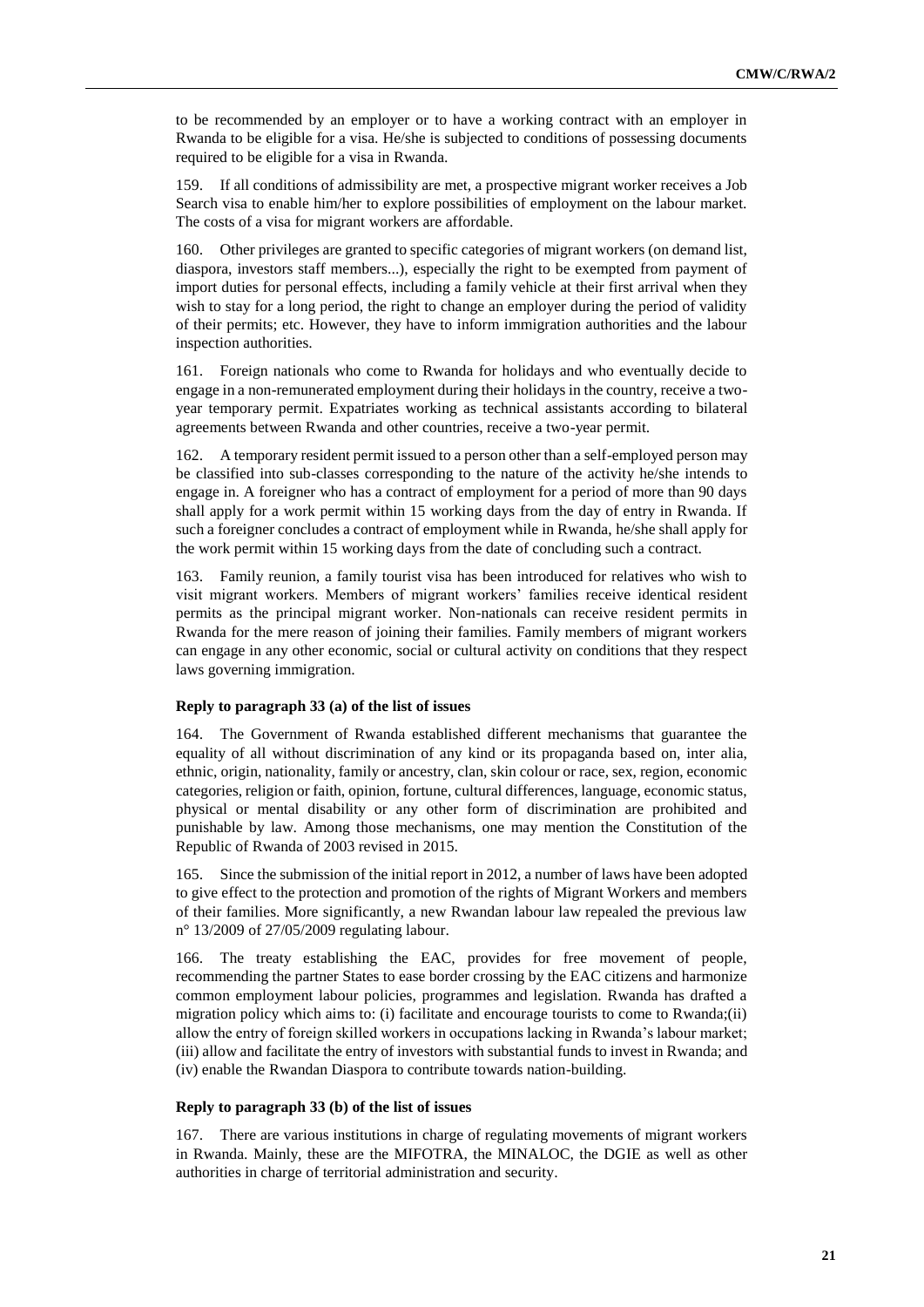#### **Reply to paragraph 33 (c) of the list of issues**

168. The Rwandan Migration Policy and Strategies of 2008 provides for the rights of particular categories of migrant workers and members of their families. The Law on Immigration and Emigration has also catered for particular migrant workers as follows: (1) For frontier workers: Rwanda issues Frontier pass to a foreigner who resides along the border area of Rwanda or bordering countries who regularly crosses for reasons of work or business, (2) Specified employment worker or project-tied worker: Rwanda issues a special pass to this category of people to bridge flexibility between the nature of the work and its reasonable time, (3) Itinerant worker: Rwanda issues a Visa called T-10 : Itinerant Business Person to people who have significant business activities in Rwanda that needs regular visit and inspection.

169. Law n° 13 ter/ 2014 of 21/05/2014 relating to refugees provides for the principle of non-refoulement where it provides that under no circumstances may a refugee be sent back or deported to a country where his/her life or liberty may be compromised.

#### **Reply to paragraph 33 (d) of the list of issues**

170. Rwanda has ratified a number of ILO conventions. On August 3rd 2017, Rwanda ratified 6 Conventions namely: Convention 144 concerning tripartite consultations to promote the implementation of International Labour Standards, Convention 150 concerning labour administration, Convention 154 concerning the promotion of collective bargaining, Convention 155 concerning occupational safety and health and working environment, Convention 181 concerning private employment agencies, and Convention 187 concerning the promotional framework for occupational safety and health.

171. Rwanda is still considering the ratification of the ILO Conventions Nos 97 (1949) on Migration for Employment and No. 143 (1975) on Migrant Workers and No. 181 mentioned by the Committee.

#### **Reply to paragraph 33 (e) of the list of issues**

172. The latest census specific to migration was published in 2014 by the National Institute for Statistics in collaboration with the Ministry of Finance. It is the Fourth Population and Housing Census (2012) with the thematic report: Migration and Spatial Mobility.<sup>22</sup>

173. Moreover, IOM Rwanda assists the Government of Rwanda to streamline migration data in a way that it can be used effectively by policymakers, for the benefit of the country and migrants alike. A current migration profile exercise would bring together all information relevant to migration and development, thus allowing for a more appropriate policy approach and contributing to a better understanding of the policies implemented.

174. Lastly, IOM Rwanda in close collaboration with the Ministry of Foreign Affairs and International Cooperation is carrying out a diaspora mapping exercise in the United Kingdom, the Netherlands, Belgium and Germany. This diaspora mapping exercise will provide an insight into the diaspora socio-economic profile, professional skills and expertise and will assess their capacity, interests and motivation to participate in the development process of their country of origin, Rwanda. The exercise will also promote evidence-based policymaking and support the mainstreaming of diaspora issues into the development policymaking process in the country.

#### **Reply to paragraph 34 (a) of the list of issues**

175. Migratory flows observed in Rwanda are mainly done by nationals from countries bordering Rwanda, or the East African Community at large. On Rwandan borders with the Democratic Republic of Congo, people cross through 6 border posts for reasons of cross border trade, education and family visits.

<sup>22</sup> [http://www.lmis.gov.rw/scripts/publication/reports/Fourth%20Rwanda%20Population](http://www.lmis.gov.rw/scripts/publication/reports/Fourth%20Rwanda%20Population%20and%20Housing%20Census_Migration.pdf) [%20and%20Housing%20Census\\_Migration.pdf.](http://www.lmis.gov.rw/scripts/publication/reports/Fourth%20Rwanda%20Population%20and%20Housing%20Census_Migration.pdf)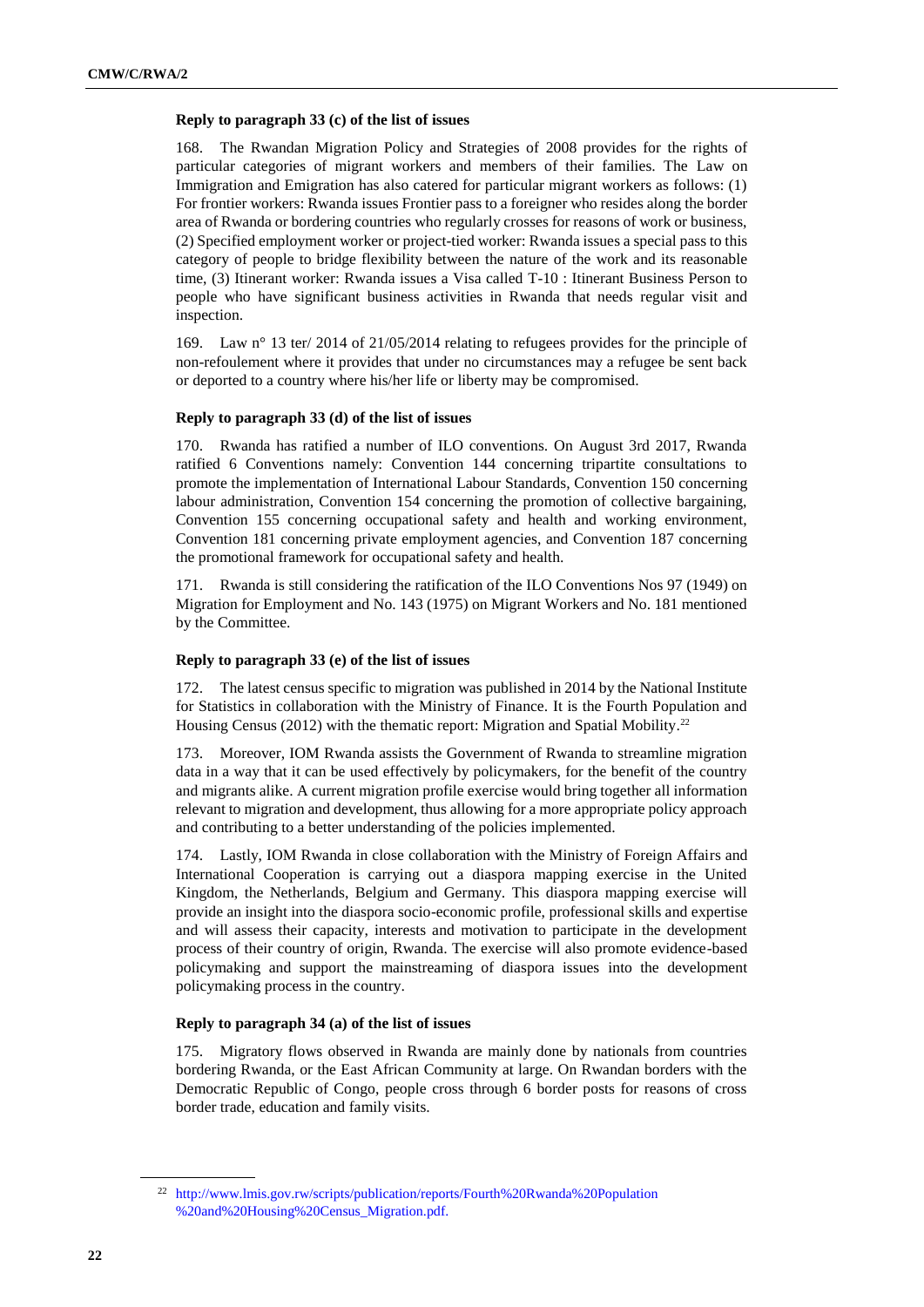176. On Rwandan borders with the Republic of Uganda, crossings are done for reasons of cross border trade, education, agriculture and family visits for those forming part of border community. Borders on the northern part of Rwanda are used by Rwandans or Burundians and Congolese who are on transit to Uganda or Kenya.

177. At Rwandan border with Tanzania (Rusumo), people make daily, weekly or seasonal crossings for reasons such as family visits, cross border trade through the port of Dar Es Salaam. Users of this border are Rwandans, Ugandans and Congolese travelling either to Tanzania or its neighboring countries (Zambia, Mozambique and Malawi) and vice versa.

178. On its borders with Burundi, crossings are done for reasons of cross border trade and family visits. To Burundi, Rwanda is a gateway to Uganda, Democratic Republic of Congo, Kenya and South Sudan.

179. In addition to land transport which necessitates the crossing of border posts, people use Kigali International Airport for reasons of business, tourism and visits.

180. Below is a table detailing entries and exits from Rwanda, disaggregated based on purpose of entry posts in 2016/2017/2018.

|                  | Year 2016 |           | Year 2017 |           | Year 2018 |           |
|------------------|-----------|-----------|-----------|-----------|-----------|-----------|
| Flows            | Entry     | Exit      | Entry     | Exit      | Entry     | Exit      |
| Other<br>reasons | 34,436    | 96,045    | 29,240    | 101,535   | 47,752    | 24,982    |
| <b>Business</b>  | 372,437   | 961.058   | 377.398   | 861.403   | 323.217   | 1.060.750 |
| Visiting         | 447,842   | 709,447   | 459,460   | 695,890   | 581,764   | 787,486   |
| <b>Total</b>     | 854,715   | 1,766,550 | 866,098   | 1,658,828 | 841,931   | 1,782,169 |

181. Below is a table detailing entries and exits from Rwanda, disaggregated based on the state of origin in 2016/2017/2018.

|                                | Year 2016 |           | Year 2017 |           |         | Year 2018 |
|--------------------------------|-----------|-----------|-----------|-----------|---------|-----------|
| Flows                          | Entry     | Exit      | Entry     | Exit      | Entry   | Exit      |
| EAC<br><b>Members</b>          | 522,302   | 1,525,905 | 456,106   | 1,471,154 | 482,949 | 2,037,815 |
| <b>CEPGL</b><br><b>Members</b> | 413,537   | 1,710,534 | 501,091   | 1,606,265 | 530.991 | 1,777,294 |
| Other<br><b>Nationals</b>      | 82,668    | 26,756    | 84,051    | 30,167    | 104,640 | 32,699    |

#### **Reply to paragraph 34 (b) of the list of issues**

182. In the year 2017/2018, 208 foreigners were detained for committing immigration offences.

## **Reply to paragraph 34 (c) of the list of issues**

183. Below are tables detailing numbers and nationality of foreigners who have been expelled from 2015-2019.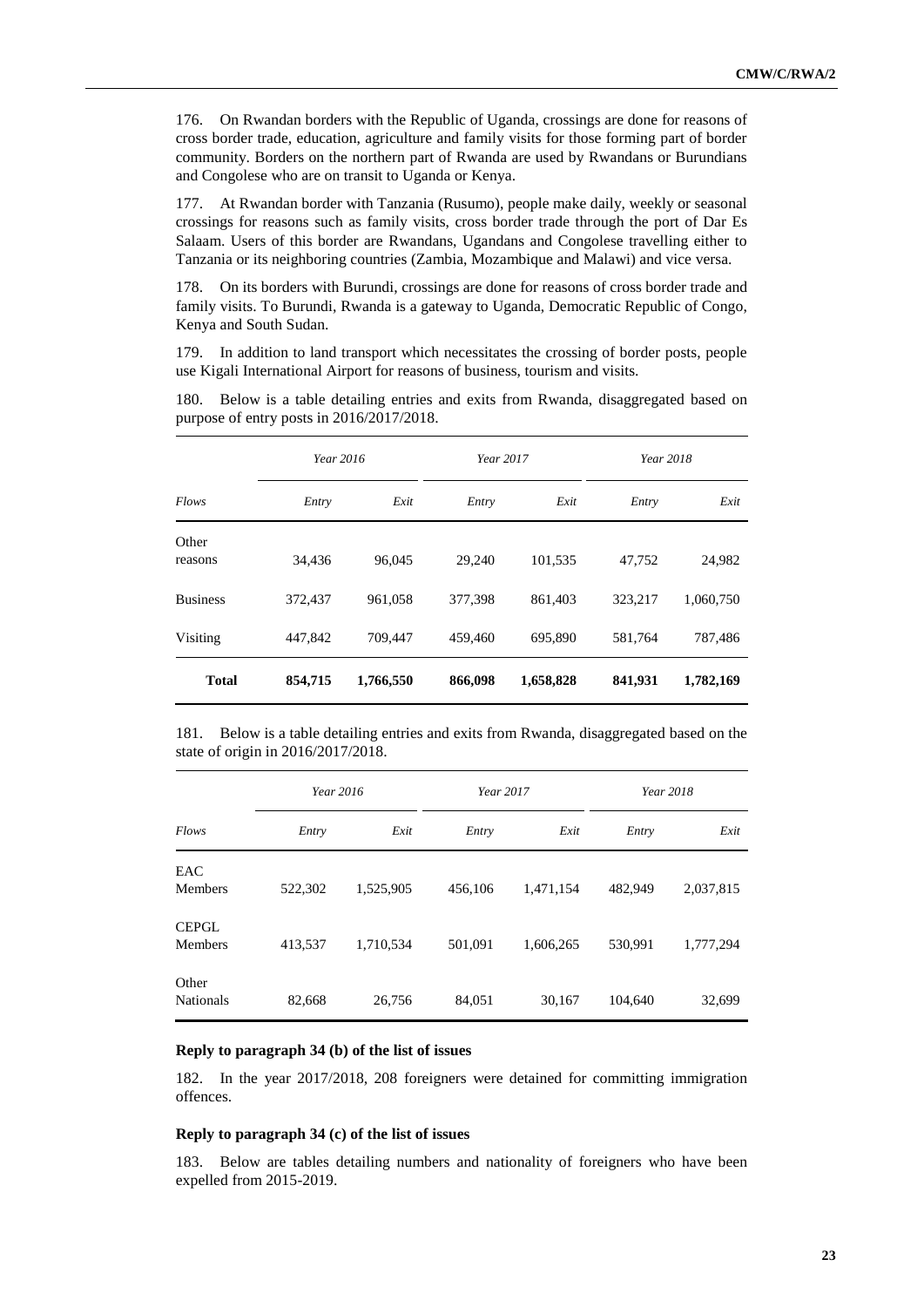# **2015-2016**

| Country of origin | Number of deported foreigners |
|-------------------|-------------------------------|
| Burundi           | 8                             |
| Kenya             | 3                             |
| America           | 2                             |
| Italy             | $\overline{c}$                |
| Tanzania          | $\overline{2}$                |
| Belgium           | 1                             |
| China             | 1                             |
| Congo             | 1                             |
| Mali              | 1                             |
| Netherlands       | 1                             |
| South Africa      | 1                             |
| Uganda            | 1                             |
| <b>Total</b>      | 24                            |

# **2016-2017**

| Country of origin | Number of deported foreigners |
|-------------------|-------------------------------|
| Burundi           | 1450                          |
| Uganda            | 10                            |
| Nepal             | 4                             |
| <b>USA</b>        | 3                             |
| Kenya             | $\overline{2}$                |
| Senegal           | $\mathbf{2}$                  |
| Nigeria           | $\mathbf{2}$                  |
| Cameroon          | $\overline{2}$                |
| China             | $\overline{2}$                |
| <b>DRC</b>        | 47                            |
| France            | $\mathbf{1}$                  |
| Italy             | $\mathbf{1}$                  |
| <b>Total</b>      | 1526                          |

# **2017-2018**

| Country of origin | Number of deported foreigners |
|-------------------|-------------------------------|
| Burundi           | 64                            |
| Tanzania          | 33                            |
| <b>DRC</b>        | 7                             |
| Uganda            | 5                             |
| China             | 5                             |
| Kenya             | $\overline{2}$                |
| <b>USA</b>        | 1                             |
| Sri Lanka         | $\mathbf{1}$                  |
| Gambia            | $\mathbf{1}$                  |
| Eritrea           | 1                             |
| Cameroon          | 1                             |
| <b>Total</b>      | 121                           |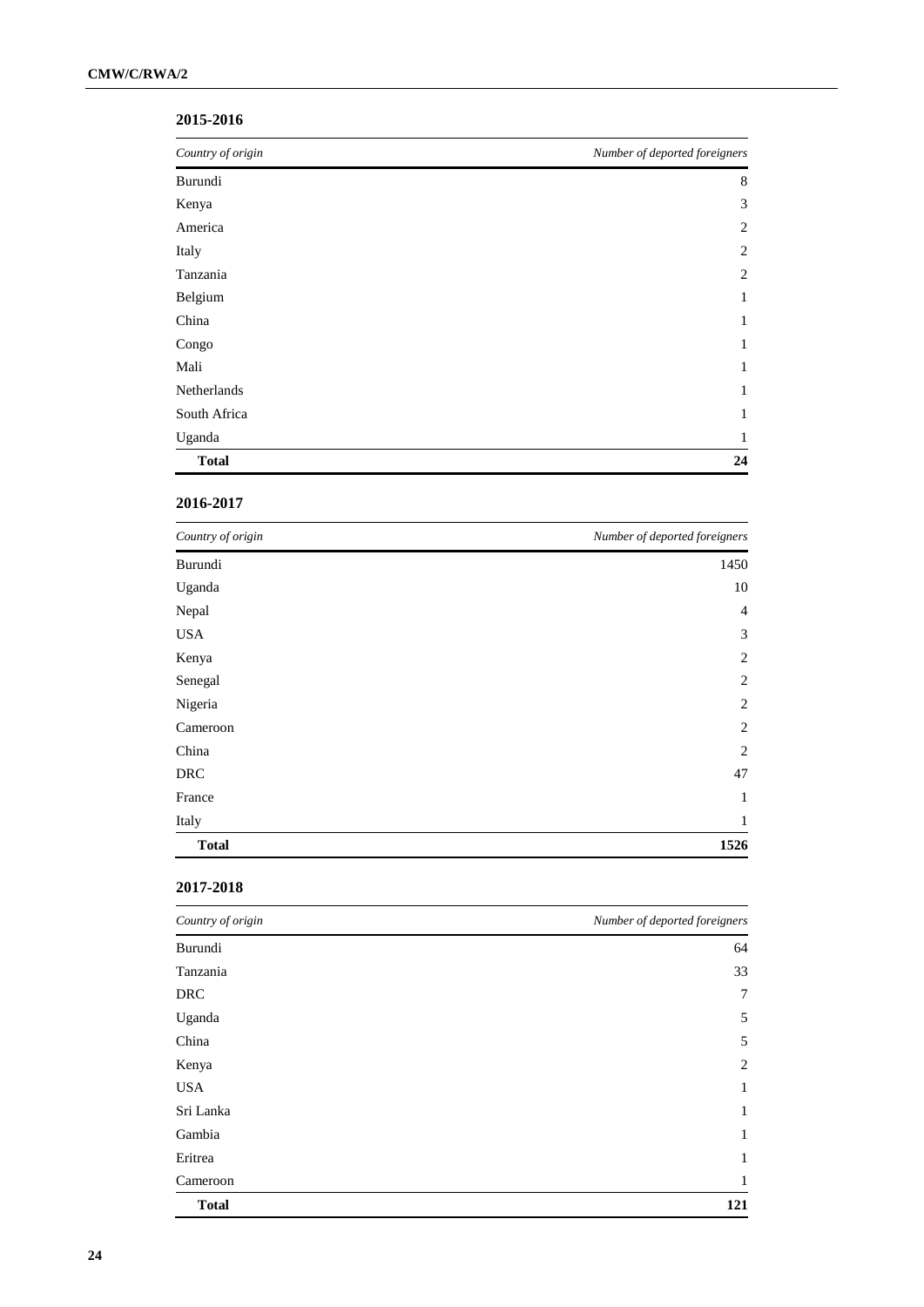# **Reply to paragraph 34 (d) of the list of issues**

184. Rwandan law does not permit entry or exit of unaccompanied children. The only acceptable and lawful means through which a child may be allowed to travel without being accompanied is with parental consent. Therefore there are no data and statistics on unaccompanied or separated children within Rwanda.

# **Reply to paragraph 34 (e) of the list of issues**

185. In 2010, the government of Rwanda decided to go beyond its borders mobilising Rwandans in Diaspora to contribute to nation building. Through ['Rwanda Day'](https://twitter.com/hashtag/RwandaDay2017?src=hash), more than 40000 Rwandans have been mobilised in Europe, US and North America. Since the first Rwanda Day, Central Bank says that remittance receipts have increased from \$98.2 million in 2010 to \$167.3 million in 2016.

186. Remittances from the Rwandan Diaspora contributed at least 2 per cent to Gross Domestic Product in 2016 and grew by 34 per cent over the last decade. Inbound remittances to Rwanda increased by 17 percent from \$155.4 million in fiscal year 2015/2016 to \$181.9 million in fiscal year 2016/2017, according to figures from Central Bank.

187. During the same period, outward remittances or money sent outside the country, slightly dipped – from \$57.61 million in fiscal year 2015/2016 to \$57.44 million in fiscal year 2016/2017.

188. For previous years, remittances decreased from \$169.65 million in fiscal year 2013/2014 to \$167.02 million in fiscal year 2014/2015 and then to \$155.40 million in fiscal year 2015/2016. Amounts sent out had increased from \$49.46 million to \$53.44 million and then to \$57.61 million, respectively, in the same time period.

#### **Reply to paragraph 34 (f) of the list of issues**

# **Foreigners convicted (Summary)**

| $N_{O}$ | Period     | Male | Female | Total |
|---------|------------|------|--------|-------|
|         | July 2012- |      |        |       |
|         | May 2018   | 600  | 28     | 628   |

| N <sub>O</sub> | Nationality    | Convicted persons |
|----------------|----------------|-------------------|
| 1              | Burundian      | 288               |
| $\overline{2}$ | Congolese      | 176               |
| 3              | Ugandan        | 57                |
| 4              | Tanzanian      | 30                |
| 5              | Kenyan         | 21                |
| 6              | Chines         | $\overline{7}$    |
| 7              | Nigerian       | $\overline{7}$    |
| 8              | Guinean        | 7                 |
| 9              | Indian         | 6                 |
| 10             | Senegalese     | $\overline{4}$    |
| 11             | Somali         | $\overline{4}$    |
| 12             | American       | $\overline{c}$    |
| 13             | Bangladesh     | $\overline{2}$    |
| 14             | Belgian        | $\overline{c}$    |
| 15             | <b>British</b> | $\overline{2}$    |
| 16             | Cameroonian    | $\mathbf{2}$      |
| 17             | Canadian       | $\sqrt{2}$        |

#### **Foreigners convicted by nationality**